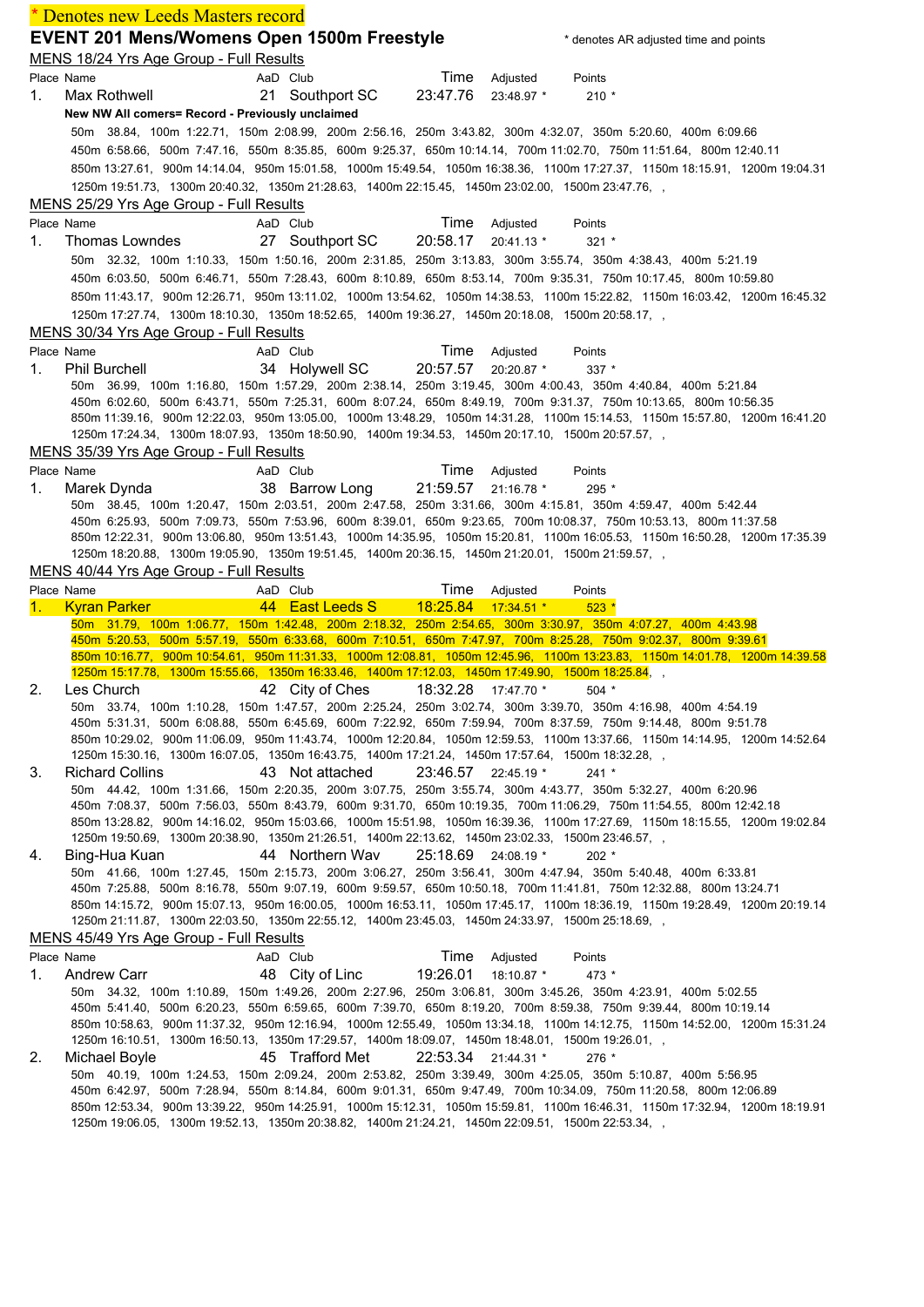|     | <u>MENS 50/54 Yrs Age Group - Full Results</u>                                                    |    |                           |                     |                             |                                                                                                                                                                                                                                  |  |
|-----|---------------------------------------------------------------------------------------------------|----|---------------------------|---------------------|-----------------------------|----------------------------------------------------------------------------------------------------------------------------------------------------------------------------------------------------------------------------------|--|
|     | Place Name                                                                                        |    | AaD Club                  |                     | Time Adjusted               | Points                                                                                                                                                                                                                           |  |
| 1.  | Mark Jones                                                                                        |    | 54 Everton Swim           | 19:07.45 17:09.15 * |                             | 563 *                                                                                                                                                                                                                            |  |
|     |                                                                                                   |    |                           |                     |                             | 50m 34.11, 100m 1:10.91, 150m 1:48.35, 200m 2:25.55, 250m 3:03.23, 300m 3:41.10, 350m 4:18.74, 400m 4:56.90                                                                                                                      |  |
|     |                                                                                                   |    |                           |                     |                             | 450m 5:35.21, 500m 6:13.64, 550m 6:51.80, 600m 7:30.58, 650m 8:08.85, 700m 8:47.43, 750m 9:26.07, 800m 10:05.00                                                                                                                  |  |
|     |                                                                                                   |    |                           |                     |                             | 850m 10:43.90, 900m 11:22.77, 950m 12:01.76, 1000m 12:41.04, 1050m 13:20.07, 1100m 13:58.78, 1150m 14:37.62, 1200m 15:16.91                                                                                                      |  |
|     | 1250m 15:56.17, 1300m 16:34.65, 1350m 17:13.83, 1400m 17:52.83, 1450m 18:30.82, 1500m 19:07.45, , |    |                           |                     |                             |                                                                                                                                                                                                                                  |  |
| 2.  | Andrew Gristwood                                                                                  |    | 50 Cleethorpes            | 19:33.21 18:04.11 * |                             | 482 *                                                                                                                                                                                                                            |  |
|     |                                                                                                   |    |                           |                     |                             | 50m 34.81, 100m 1:11.63, 150m 1:49.46, 200m 2:27.61, 250m 3:05.97, 300m 3:44.69, 350m 4:23.18, 400m 5:01.73<br>450m 5:40.02, 500m 6:18.35, 550m 6:56.70, 600m 7:35.18, 650m 8:13.81, 700m 8:52.47, 750m 9:31.47, 800m 10:10.73   |  |
|     |                                                                                                   |    |                           |                     |                             | 850m 10:50.01, 900m 11:29.43, 950m 12:09.78, 1000m 12:50.11, 1050m 13:30.51, 1100m 14:10.95, 1150m 14:51.28, 1200m 15:32.33                                                                                                      |  |
|     | 1250m 16:12.68, 1300m 16:53.89, 1350m 17:34.05, 1400m 18:15.06, 1450m 18:55.40, 1500m 19:33.21, , |    |                           |                     |                             |                                                                                                                                                                                                                                  |  |
| 3.  | Stephen Bottomley                                                                                 |    | 51 Borough of K           | 20:37.89 18:56.07 * |                             | 418 *                                                                                                                                                                                                                            |  |
|     |                                                                                                   |    |                           |                     |                             | 50m 36.05, 100m 1:14.98, 150m 1:54.98, 200m 2:34.77, 250m 3:14.72, 300m 3:55.00, 350m 4:35.57, 400m 5:16.65                                                                                                                      |  |
|     |                                                                                                   |    |                           |                     |                             | 450m 5:57.57, 500m 6:38.60, 550m 7:19.97, 600m 8:01.30, 650m 8:43.03, 700m 9:24.56, 750m 10:06.39, 800m 10:48.73                                                                                                                 |  |
|     |                                                                                                   |    |                           |                     |                             | 850m 11:30.99, 900m 12:13.04, 950m 12:55.42, 1000m 13:37.67, 1050m 14:19.98, 1100m 15:02.38, 1150m 15:44.74, 1200m 16:26.30                                                                                                      |  |
|     | 1250m 17:08.71, 1300m 17:51.02, 1350m 18:33.79, 1400m 19:16.51, 1450m 19:58.62, 1500m 20:37.89, , |    |                           |                     |                             |                                                                                                                                                                                                                                  |  |
| 4.  | Phil Thomas                                                                                       |    | 52 Manchester T           | 22:18.44 20:19.45 * |                             | $338*$                                                                                                                                                                                                                           |  |
|     |                                                                                                   |    |                           |                     |                             | 50m 37.63, 100m 1:18.29, 150m 2:00.42, 200m 2:43.71, 250m 3:27.21, 300m 4:11.35, 350m 4:55.48, 400m 5:39.88<br>450m 6:24.91, 500m 7:10.08, 550m 7:54.95, 600m 8:40.53, 650m 9:26.17, 700m 10:11.76, 750m 10:57.84, 800m 11:43.27 |  |
|     |                                                                                                   |    |                           |                     |                             | 850m 12:29.15, 900m 13:14.87, 950m 14:00.98, 1000m 14:47.44, 1050m 15:32.99, 1100m 16:18.32, 1150m 17:03.28, 1200m 17:49.49                                                                                                      |  |
|     | 1250m 18:35.49, 1300m 19:21.45, 1350m 20:06.86, 1400m 20:52.16, 1450m 21:37.29, 1500m 22:18.44,   |    |                           |                     |                             |                                                                                                                                                                                                                                  |  |
|     | <b>Stuart McGurk</b>                                                                              |    | 53 Kendal SC              | <b>DNC</b>          |                             |                                                                                                                                                                                                                                  |  |
|     | MENS 55/59 Yrs Age Group - Full Results                                                           |    |                           |                     |                             |                                                                                                                                                                                                                                  |  |
|     | Place Name                                                                                        |    | AaD Club                  | Time                | Adjusted                    | Points                                                                                                                                                                                                                           |  |
|     | Steven Willder                                                                                    |    | 55 Blackpool Aq           | <b>DNC</b>          |                             |                                                                                                                                                                                                                                  |  |
|     | MENS 60/64 Yrs Age Group - Full Results                                                           |    |                           |                     |                             |                                                                                                                                                                                                                                  |  |
|     | Place Name                                                                                        |    | AaD Club                  | Time                | Adjusted                    | Points                                                                                                                                                                                                                           |  |
|     | David Randall                                                                                     |    | 60 Trafford Met           | <b>DNF</b>          |                             |                                                                                                                                                                                                                                  |  |
|     | MENS 65/69 Yrs Age Group - Full Results                                                           |    |                           |                     |                             |                                                                                                                                                                                                                                  |  |
|     | Place Name                                                                                        |    | AaD Club                  | Time                | Adjusted                    | Points                                                                                                                                                                                                                           |  |
| 1.  | Keith Rothwell                                                                                    |    | 65 Arfon Master           | 26:25.52 21:15.75 * |                             | 295 *                                                                                                                                                                                                                            |  |
|     |                                                                                                   |    |                           |                     |                             | 50m 44.68, 100m 1:35.54, 150m 2:27.81, 200m 3:19.74, 250m 4:12.16, 300m 5:04.12, 350m 5:56.11, 400m 6:48.08                                                                                                                      |  |
|     |                                                                                                   |    |                           |                     |                             | 450m 7:39.83, 500m 8:34.16, 550m 9:27.59, 600m 10:21.14, 650m 11:14.45, 700m 12:07.26, 750m 13:01.19, 800m 13:54.78                                                                                                              |  |
|     |                                                                                                   |    |                           |                     |                             | 850m 14:47.41, 900m 15:40.96, 950m 16:34.64, 1000m 17:28.47, 1050m 18:22.16, 1100m 19:15.82, 1150m 20:09.77, 1200m 21:03.48                                                                                                      |  |
|     | 1250m 21:57.54, 1300m 22:50.95, 1350m 23:44.93, 1400m 24:38.90, 1450m 25:32.99, 1500m 26:25.52, , |    |                           |                     |                             |                                                                                                                                                                                                                                  |  |
|     | MENS 75/79 Yrs Age Group - Full Results                                                           |    |                           |                     |                             |                                                                                                                                                                                                                                  |  |
| 1.  | Place Name<br>Peter Mulderrig                                                                     |    | AaD Club<br>75 Haslingden | 28:31.84            | Time Adjusted<br>20:06.49 * | Points<br>$349*$                                                                                                                                                                                                                 |  |
|     | New NW Region Record - Previously unclaimed                                                       |    |                           |                     |                             |                                                                                                                                                                                                                                  |  |
|     |                                                                                                   |    |                           |                     |                             | 50m 50.21, 100m 1:42.76, 150m 2:37.93, 200m 3:33.74, 250m 4:29.37, 300m 5:26.11, 350m 6:23.44, 400m 7:20.61                                                                                                                      |  |
|     |                                                                                                   |    |                           |                     |                             | 450m 8:17.48, 500m 9:14.78, 550m 10:12.83, 600m 11:11.02, 650m 12:09.81, 700m 13:08.14, 750m 14:06.17, 800m 15:03.94                                                                                                             |  |
|     |                                                                                                   |    |                           |                     |                             | 850m 16:01.96, 900m 16:59.90, 950m 17:59.05, 1000m 18:57.15, 1050m 19:55.37, 1100m 20:53.86, 1150m 21:52.52, 1200m 22:50.36                                                                                                      |  |
|     | 1250m 23:47.74, 1300m 24:44.42, 1350m 25:41.94, 1400m 26:40.20, 1450m 27:36.07, 1500m 28:31.84, , |    |                           |                     |                             |                                                                                                                                                                                                                                  |  |
|     | <b>MENS Combined Result - Full Results</b>                                                        |    |                           |                     |                             |                                                                                                                                                                                                                                  |  |
|     | Place Name                                                                                        |    | AaD Club                  | Time                | Adjusted                    | Points                                                                                                                                                                                                                           |  |
| 1.  | Mark Jones                                                                                        | 54 | <b>Everton Swim</b>       | 19:07.45            | 17:09.15 *                  | 563 *                                                                                                                                                                                                                            |  |
| 2.  | <b>Kyran Parker</b>                                                                               | 44 | <b>East Leeds S</b>       | 18:25.84            | 17:34.51 *                  | $523*$                                                                                                                                                                                                                           |  |
| 3.  | Les Church                                                                                        | 42 | City of Ches              | 18:32.28            | 17:47.70 *                  | $504 *$                                                                                                                                                                                                                          |  |
| 4.  | <b>Andrew Gristwood</b>                                                                           | 50 | Cleethorpes               | 19:33.21            | 18:04.11 *                  | 482 *                                                                                                                                                                                                                            |  |
| 5.  | <b>Andrew Carr</b>                                                                                | 48 | City of Linc              | 19:26.01            | 18:10.87 *                  | 473 *                                                                                                                                                                                                                            |  |
| 6.  | <b>Stephen Bottomley</b>                                                                          | 51 | Borough of K              | 20:37.89            | 18:56.07 *                  | 418 *                                                                                                                                                                                                                            |  |
| 7.  | Peter Mulderrig                                                                                   | 75 | Haslingden                | 28:31.84            | 20:06.49 *                  | 349 *                                                                                                                                                                                                                            |  |
| 8.  | Phil Thomas                                                                                       | 52 | Manchester T              | 22:18.44            | 20:19.45 *                  | 338 *                                                                                                                                                                                                                            |  |
| 9.  | Phil Burchell                                                                                     | 34 | <b>Holywell SC</b>        | 20:57.57            | 20:20.87 *                  | 337 *                                                                                                                                                                                                                            |  |
| 10. | Thomas Lowndes                                                                                    | 27 | Southport SC              | 20:58.17            | 20:41.13 *                  | $321 *$                                                                                                                                                                                                                          |  |
| 11. | Keith Rothwell                                                                                    | 65 | <b>Arfon Master</b>       | 26:25.52            | 21:15.75 *                  | 295 *                                                                                                                                                                                                                            |  |
| 11. | Marek Dynda                                                                                       | 38 | <b>Barrow Long</b>        | 21:59.57            | 21:16.78 *                  | 295 $^{\star}$                                                                                                                                                                                                                   |  |
| 13. | Michael Boyle                                                                                     | 45 | <b>Trafford Met</b>       | 22:53.34            | 21:44.31 *                  | 276 *                                                                                                                                                                                                                            |  |
| 14. | <b>Richard Collins</b>                                                                            | 43 | Not attached              | 23:46.57            | 22:45.19 *                  | $241 *$                                                                                                                                                                                                                          |  |
| 15. | Max Rothwell                                                                                      | 21 | Southport SC              | 23:47.76            | 23:48.97 *                  | $210 *$                                                                                                                                                                                                                          |  |
| 16. | Bing-Hua Kuan                                                                                     | 44 | Northern Wav              | 25:18.69            | 24:08.19 *                  | 202 *                                                                                                                                                                                                                            |  |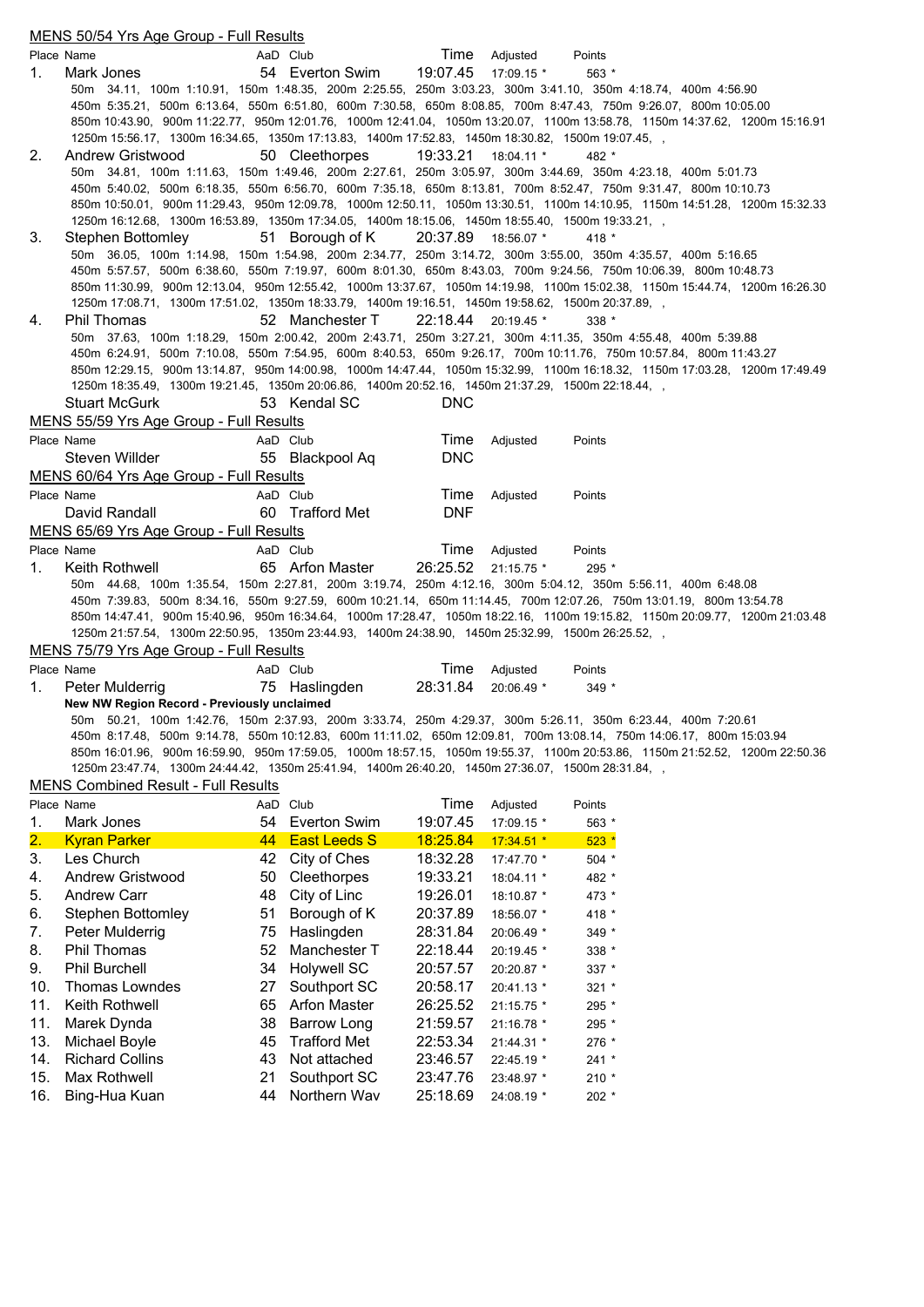|    | <b>WOMENS 25/29 Yrs Age Group - Full Results</b>                                                                                                                      |                 |                     |            |                                                                                                                                                                                                                                                     |  |
|----|-----------------------------------------------------------------------------------------------------------------------------------------------------------------------|-----------------|---------------------|------------|-----------------------------------------------------------------------------------------------------------------------------------------------------------------------------------------------------------------------------------------------------|--|
|    | Place Name                                                                                                                                                            | AaD Club        | Time                | Adjusted   | Points                                                                                                                                                                                                                                              |  |
| 1. | Nicolette Hollindale                                                                                                                                                  | 28 Darlington S | 20:02.53            | 19:56.08 * | 468 *                                                                                                                                                                                                                                               |  |
|    |                                                                                                                                                                       |                 |                     |            | 50m 36.64, 100m 1:16.47, 150m 1:56.81, 200m 2:37.63, 250m 3:18.85, 300m 3:59.61, 350m 4:40.19, 400m 5:21.11<br>450m 6:01.87, 500m 6:42.44, 550m 7:22.58, 600m 8:03.13, 650m 8:43.69, 700m 9:24.02, 750m 10:04.44, 800m 10:44.73                     |  |
|    |                                                                                                                                                                       |                 |                     |            | 850m 11:24.67, 900m 12:05.38, 950m 12:45.66, 1000m 13:25.71, 1050m 14:06.03, 1100m 14:46.00, 1150m 15:25.62, 1200m 16:05.39                                                                                                                         |  |
|    | 1250m 16:44.95, 1300m 17:24.68, 1350m 18:04.84, 1400m 18:44.84, 1450m 19:24.59, 1500m 20:02.53, ,                                                                     |                 |                     |            |                                                                                                                                                                                                                                                     |  |
|    | WOMENS 30/34 Yrs Age Group - Full Results                                                                                                                             |                 |                     |            |                                                                                                                                                                                                                                                     |  |
|    | Place Name                                                                                                                                                            | AaD Club        | Time                | Adjusted   | Points                                                                                                                                                                                                                                              |  |
| 1. | Julia Capper                                                                                                                                                          | 31 Carlisle Aqu | 22:03.02            | 21:45.71 * | $359*$                                                                                                                                                                                                                                              |  |
|    |                                                                                                                                                                       |                 |                     |            | 50m 38.38, 100m 1:19.55, 150m 2:01.38, 200m 2:43.80, 250m 3:26.66, 300m 4:09.53, 350m 4:52.75, 400m 5:36.06<br>450m 6:19.39, 500m 7:03.28, 550m 7:47.03, 600m 8:31.21, 650m 9:15.60, 700m 10:00.46, 750m 10:45.45, 800m 11:30.55                    |  |
|    |                                                                                                                                                                       |                 |                     |            | 850m 12:15.35, 900m 13:00.54, 950m 13:45.39, 1000m 14:30.82, 1050m 15:16.25, 1100m 16:01.86, 1150m 16:47.57, 1200m 17:33.30                                                                                                                         |  |
|    | 1250m 18:18.89, 1300m 19:04.34, 1350m 19:49.78, 1400m 20:35.13, 1450m 21:21.00, 1500m 22:03.02, ,                                                                     |                 |                     |            |                                                                                                                                                                                                                                                     |  |
|    | WOMENS 35/39 Yrs Age Group - Full Results                                                                                                                             |                 |                     |            |                                                                                                                                                                                                                                                     |  |
|    | Place Name                                                                                                                                                            | AaD Club        | Time                | Adjusted   | Points                                                                                                                                                                                                                                              |  |
| 1. | Marie Coquet                                                                                                                                                          | 35 Northern Wav | 30:00.82 29:22.49 * |            | $146*$                                                                                                                                                                                                                                              |  |
|    |                                                                                                                                                                       |                 |                     |            | 50m 53.35, 100m 1:51.57, 150m 2:53.38, 200m 3:53.65, 250m 4:54.50, 300m 5:55.75, 350m 6:56.42, 400m 7:56.14                                                                                                                                         |  |
|    |                                                                                                                                                                       |                 |                     |            | 450m 8:56.75, 500m 9:57.25, 550m 10:58.74, 600m 11:59.45, 650m 13:00.07, 700m 14:00.66, 750m 15:01.54, 800m 16:03.56<br>850m 17:04.36, 900m 18:04.98, 950m 19:06.00, 1000m 20:08.89, 1050m 21:08.92, 1100m 22:09.99, 1150m 23:09.92, 1200m 24:10.49 |  |
|    | 1250m 25:11.66, 1300m 26:12.18, 1350m 27:11.81, 1400m 28:10.62, 1450m 29:07.68, 1500m 30:00.82, ,                                                                     |                 |                     |            |                                                                                                                                                                                                                                                     |  |
|    | WOMENS 40/44 Yrs Age Group - Full Results                                                                                                                             |                 |                     |            |                                                                                                                                                                                                                                                     |  |
|    | Place Name                                                                                                                                                            | AaD Club        | Time                | Adjusted   | Points                                                                                                                                                                                                                                              |  |
| 1. | Nicola Latty                                                                                                                                                          | 43 Sub 160 Mast | 18:56.54            | 18:04.60 * | $627$ *                                                                                                                                                                                                                                             |  |
|    | New NW All comers= Record - Previously KAREN DRIVER, COLNE, 19:01.46, set 2012                                                                                        |                 |                     |            |                                                                                                                                                                                                                                                     |  |
|    |                                                                                                                                                                       |                 |                     |            | 50m 34.76, 100m 1:12.63, 150m 1:51.23, 200m 2:29.59, 250m 3:07.69, 300m 3:45.84, 350m 4:24.00, 400m 5:01.95                                                                                                                                         |  |
|    |                                                                                                                                                                       |                 |                     |            | 450m 5:39.94, 500m 6:17.99, 550m 6:55.79, 600m 7:33.90, 650m 8:11.89, 700m 8:49.78, 750m 9:27.70, 800m 10:05.72<br>850m 10:43.54, 900m 11:21.09, 950m 11:59.42, 1000m 12:37.09, 1050m 13:15.14, 1100m 13:53.02, 1150m 14:30.95, 1200m 15:09.30      |  |
|    | 1250m 15:47.64, 1300m 16:25.91, 1350m 17:03.97, 1400m 17:42.02, 1450m 18:20.02, 1500m 18:56.54, ,                                                                     |                 |                     |            |                                                                                                                                                                                                                                                     |  |
| 2. | Lucie Brione                                                                                                                                                          | 41 Northern Way | 31:04.23            | 29:53.76 * | $138 *$                                                                                                                                                                                                                                             |  |
|    |                                                                                                                                                                       |                 |                     |            | 50m 50.22, 100m 1:47.10, 150m 2:49.95, 200m 3:54.25, 250m 4:57.95, 300m 6:01.33, 350m 7:04.59, 400m 8:07.31                                                                                                                                         |  |
|    |                                                                                                                                                                       |                 |                     |            | 450m 9:10.87, 500m 10:13.49, 550m 11:16.56, 600m 12:19.15, 650m 13:20.58, 700m 14:22.80, 750m 15:24.79, 800m 16:25.99                                                                                                                               |  |
|    |                                                                                                                                                                       |                 |                     |            | 850m 17:28.26, 900m 18:30.93, 950m 19:32.63, 1000m 20:34.86, 1050m 21:38.77, 1100m 22:41.71, 1150m 23:45.88, 1200m 24:49.62                                                                                                                         |  |
|    | 1250m 25:52.39, 1300m 26:56.72, 1350m 28:00.37, 1400m 29:03.74, 1450m 30:06.34, 1500m 31:04.23, ,<br>WOMENS 45/49 Yrs Age Group - Full Results                        |                 |                     |            |                                                                                                                                                                                                                                                     |  |
|    |                                                                                                                                                                       | AaD Club        |                     |            |                                                                                                                                                                                                                                                     |  |
|    |                                                                                                                                                                       |                 |                     |            |                                                                                                                                                                                                                                                     |  |
|    | Place Name                                                                                                                                                            |                 | Time                | Adjusted   | Points                                                                                                                                                                                                                                              |  |
|    | <b>Dianne Foster</b>                                                                                                                                                  | 45 East Leeds S | 22:25.44 21:11.36 * |            | $389*$<br>50m 40.99, 100m 1:25.65, 150m 2:11.36, 200m 2:57.02, 250m 3:42.16, 300m 4:27.37, 350m 5:12.32, 400m 5:57.71                                                                                                                               |  |
|    |                                                                                                                                                                       |                 |                     |            | 450m 6:43.04, 500m 7:28.08, 550m 8:13.24, 600m 8:58.45, 650m 9:43.47, 700m 10:29.03, 750m 11:14.19, 800m 11:58.80                                                                                                                                   |  |
|    |                                                                                                                                                                       |                 |                     |            | 850m 12:43.55, 900m 13:28.76, 950m 14:13.22, 1000m 14:58.53, 1050m 15:43.66, 1100m 16:28.77, 1150m 17:14.06, 1200m 17:59.30                                                                                                                         |  |
|    | 1250m 18:44.17, 1300m 19:29.11, 1350m 20:13.60, 1400m 20:57.85, 1450m 21:42.31, 1500m 22:25.44*,                                                                      |                 |                     |            |                                                                                                                                                                                                                                                     |  |
|    | WOMENS 50/54 Yrs Age Group - Full Results                                                                                                                             |                 |                     |            |                                                                                                                                                                                                                                                     |  |
|    | Place Name                                                                                                                                                            | AaD Club        | Time                | Adjusted   | Points                                                                                                                                                                                                                                              |  |
| 1. | Judy Brown                                                                                                                                                            | 50 Warrington D | 19:46.94            | 18:06.08 * | $625$ *                                                                                                                                                                                                                                             |  |
|    | New British Record - Previously Stella FARRAR, ARFON MAST, 20:02.09, set 23-Oct-09<br>New NW Region Record - Previously BARBARA HOLMES, BLACKPOOL, 23:39.18, set 2012 |                 |                     |            |                                                                                                                                                                                                                                                     |  |
|    | New NW All comers= Record - Previously BARBARA HOLMES, BLACKPOOL, 23:39.18, set 2012                                                                                  |                 |                     |            |                                                                                                                                                                                                                                                     |  |
|    |                                                                                                                                                                       |                 |                     |            | 50m 35.91, 100m 1:15.12, 150m 1:54.52, 200m 2:33.52, 250m 3:12.90, 300m 3:52.25, 350m 4:31.86, 400m 5:11.30                                                                                                                                         |  |
|    |                                                                                                                                                                       |                 |                     |            | 450m 5:51.04, 500m 6:30.64, 550m 7:10.51, 600m 7:50.09, 650m 8:29.61, 700m 9:09.10, 750m 9:48.66, 800m10:28.62                                                                                                                                      |  |
|    |                                                                                                                                                                       |                 |                     |            | 850m 11:08.66, 900m 11:48.81, 950m 12:28.35, 1000m 13:08.03, 1050m 13:47.88, 1100m 14:27.75, 1150m 15:07.40, 1200m 15:47.54                                                                                                                         |  |
|    | 1250m 16:27.62, 1300m 17:08.09, 1350m 17:48.36, 1400m 18:28.93, 1450m 19:08.84, 1500m 19:46.94, ,                                                                     |                 |                     |            |                                                                                                                                                                                                                                                     |  |
|    | WOMENS 55/59 Yrs Age Group - Full Results<br>Place Name                                                                                                               | AaD Club        | Time                | Adjusted   | Points                                                                                                                                                                                                                                              |  |
| 1. | <b>Stel Farrar</b>                                                                                                                                                    | 55 Arfon Master | 21:11.50            | 18:34.48 * | 578 *                                                                                                                                                                                                                                               |  |
|    | New NW All comers= Record - Previously unclaimed                                                                                                                      |                 |                     |            |                                                                                                                                                                                                                                                     |  |
|    |                                                                                                                                                                       |                 |                     |            | 50m 37.94, 100m 1:19.32, 150m 2:00.60, 200m 2:42.30, 250m 3:24.26, 300m 4:06.40, 350m 4:48.97, 400m 5:30.98                                                                                                                                         |  |
|    |                                                                                                                                                                       |                 |                     |            | 450m 6:13.25, 500m 6:56.42, 550m 7:39.20, 600m 8:21.62, 650m 9:04.47, 700m 9:47.31, 750m 10:29.65, 800m 11:11.90                                                                                                                                    |  |
|    |                                                                                                                                                                       |                 |                     |            | 850m 11:55.27, 900m 12:37.75, 950m 13:20.19, 1000m 14:02.78, 1050m 14:45.75, 1100m 15:28.52, 1150m 16:11.73, 1200m 16:54.80                                                                                                                         |  |
|    | 1250m 17:37.64, 1300m 18:20.54, 1350m 19:03.53, 1400m 19:46.91, 1450m 20:29.79, 1500m 21:11.50, ,                                                                     |                 |                     |            |                                                                                                                                                                                                                                                     |  |
|    | WOMENS 65/69 Yrs Age Group - Full Results<br>Place Name                                                                                                               | AaD Club        | Time                | Adjusted   | Points                                                                                                                                                                                                                                              |  |
| 1. | Patricia Jackson                                                                                                                                                      | 67 East Anglian | 26:34.10            | 20:12.12 * | 449 *                                                                                                                                                                                                                                               |  |
|    |                                                                                                                                                                       |                 |                     |            | 50m 47.21, 100m 1:39.78, 150m 2:32.58, 200m 3:26.70, 250m 4:20.52, 300m 5:14.83, 350m 6:08.60, 400m 7:02.61                                                                                                                                         |  |
|    |                                                                                                                                                                       |                 |                     |            | 450m 7:57.01, 500m 8:51.21, 550m 9:44.78, 600m 10:38.40, 650m 11:32.47, 700m 12:26.38, 750m 13:19.96, 800m 14:13.85                                                                                                                                 |  |
|    |                                                                                                                                                                       |                 |                     |            | 850m 15:07.87, 900m 16:02.02, 950m 16:55.99, 1000m 17:49.83, 1050m 18:44.01, 1100m 19:36.90, 1150m 20:29.79, 1200m 21:22.76                                                                                                                         |  |
|    | 1250m 22:15.71, 1300m 23:08.56, 1350m 24:00.65, 1400m 24:53.12, 1450m 25:44.90, 1500m 26:34.10, ,                                                                     |                 |                     |            |                                                                                                                                                                                                                                                     |  |
| 2. | Jean Hiatt                                                                                                                                                            | 67 Spondon Mast | 32:32.81            | 24:44.88 * | $244 *$<br>50m 57.28, 100m 1:59.80, 150m 3:03.62, 200m 4:07.38, 250m 5:13.74, 300m 6:19.95, 350m 7:24.62, 400m 8:29.64                                                                                                                              |  |
|    |                                                                                                                                                                       |                 |                     |            | 450m 9:33.96, 500m 10:38.47, 550m 11:43.05, 600m 12:48.58, 650m 13:54.07, 700m 14:59.13, 750m 16:03.83, 800m 17:08.34                                                                                                                               |  |
|    | , 1250m 27:03.99, 1300m 28:09.49, 1350m 29:14.92, 1400m 30:21.45, 1450m 31:27.60, 1500m 32:32.81,                                                                     |                 |                     |            | 850m 18:14.28, 900m 19:19.94, 950m 20:25.15, 1000m 21:32.15, 1050m 22:39.14, 1100m 23:46.31, 1150m 24:52.38, 1200m 25:58.72                                                                                                                         |  |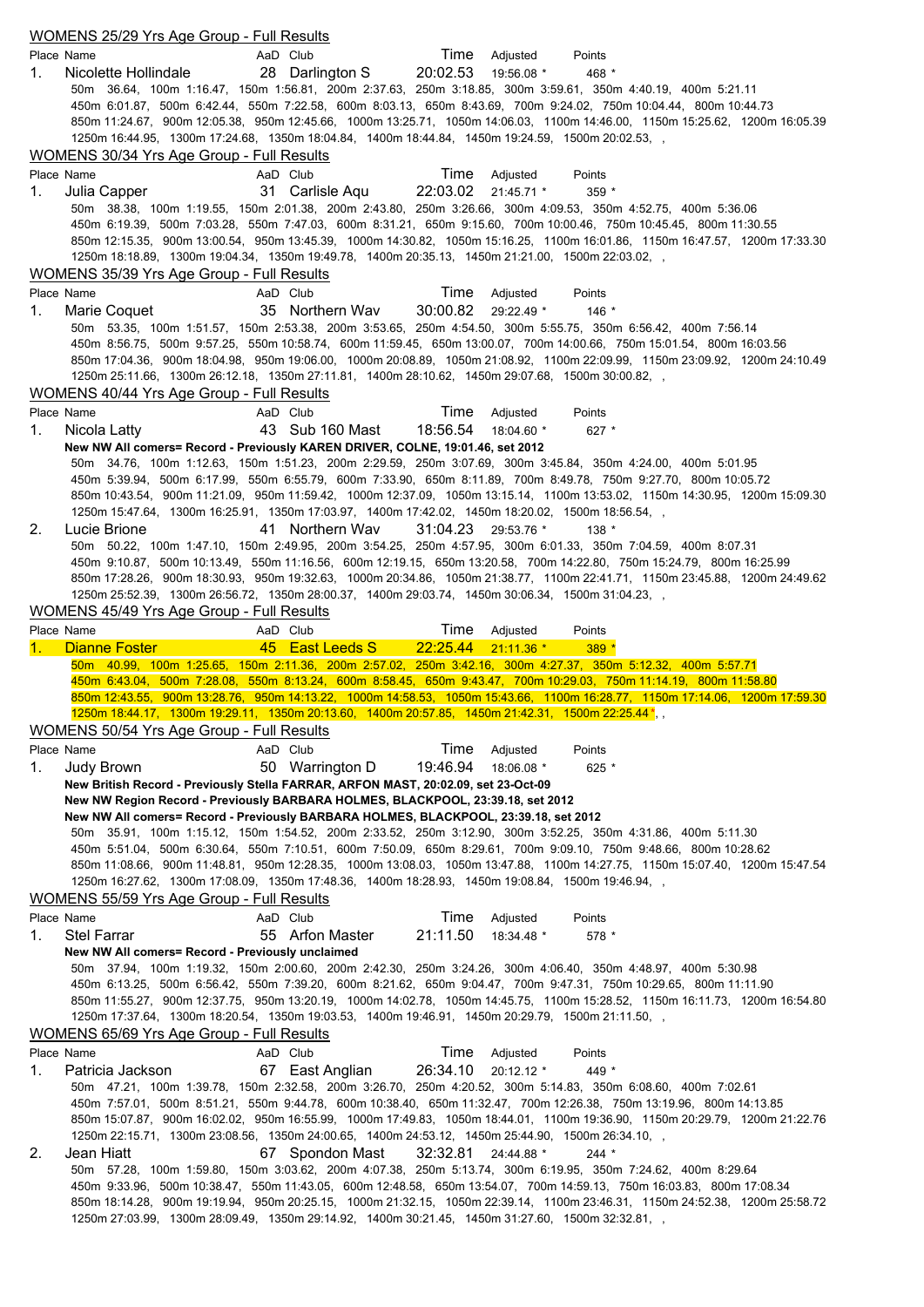| Place Name           |    | Club                | Time                                                                   | Adjusted    | Points  |
|----------------------|----|---------------------|------------------------------------------------------------------------|-------------|---------|
| Nicola Latty         | 43 | Sub 160 Mast        | 18:56.54                                                               | 18:04.60 *  | 627 *   |
| Judy Brown           | 50 | Warrington D        | 19:46.94                                                               | 18:06.08 *  | 625 *   |
| <b>Stel Farrar</b>   | 55 | <b>Arfon Master</b> | 21:11.50                                                               | 18:34.48 *  | 578 *   |
| Nicolette Hollindale | 28 | Darlington S        | 20:02.53                                                               | 19:56.08 *  | 468 *   |
| Patricia Jackson     | 67 | East Anglian        | 26:34.10                                                               | 20:12.12 *  | 449 *   |
| <b>Dianne Foster</b> |    |                     | 22:25.44                                                               | $21:11.36*$ | 389 *   |
| Julia Capper         | 31 | Carlisle Aqu        | 22:03.02                                                               | 21:45.71 *  | 359 *   |
| Jean Hiatt           | 67 | Spondon Mast        | 32:32.81                                                               | 24:44.88 *  | $244 *$ |
| Marie Coquet         | 35 | Northern Way        | 30:00.82                                                               | 29:22.49 *  | $146 *$ |
| Lucie Brione         | 41 | Northern Way        | 31:04.23                                                               | 29:53.76 *  | $138 *$ |
|                      |    |                     | <b>WOMENS Combined Result - Full Results</b><br>AaD<br>45 East Leeds S |             |         |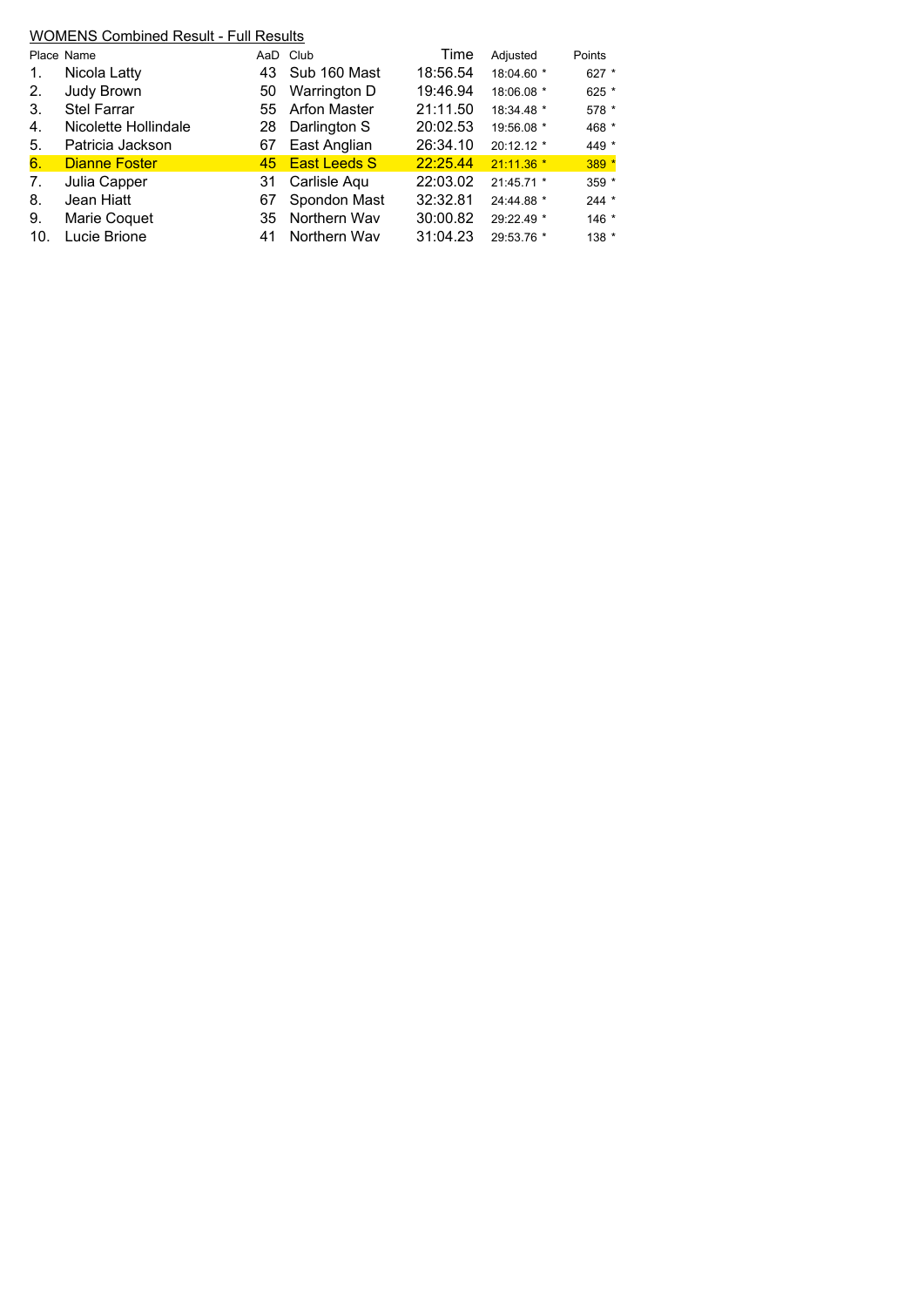## **EVENT 203 Mens/Womens Open 400m Freestyle** the station of the and points of the and points

|    | <u>MENS 35/39 Yrs Age Group - Full Results</u> |                                   |                                                                                                               |         |
|----|------------------------------------------------|-----------------------------------|---------------------------------------------------------------------------------------------------------------|---------|
|    | Place Name                                     | AaD Club                          | Time<br>Adjusted                                                                                              | Points  |
| 1. | Christopher Rix                                | 38 Warrington D 4:27.83           | $4:22.26$ *                                                                                                   | 533 *   |
|    |                                                |                                   | 50m 29.87, 100m 1:03.88, 150m 1:38.16, 200m 2:12.86, 250m 2:47.22, 300m 3:21.76, 350m 3:55.60, 400m 4:27.83   |         |
| 2. | Chris Malpass                                  | 35 City of Ches                   | 4:35.34<br>4:29.78 *                                                                                          | 490 *   |
|    |                                                |                                   | 50m 30.07, 100m 1:04.11, 150m 1:38.68, 200m 2:13.72, 250m 2:48.98, 300m 3:24.33, 350m 4:00.26, 400m 4:35.34   |         |
|    |                                                |                                   | 4:36.73                                                                                                       |         |
| 3. | Timothy Lee                                    | 39 Pioneer 79 S                   | 4:30.72 *                                                                                                     | 485 *   |
|    |                                                |                                   | 50m 30.89, 100m 1:05.36, 150m 1:41.06, 200m 2:17.21, 250m 2:53.51, 300m 3:29.83, 350m 4:04.34, 400m 4:36.73   |         |
| 4. | Colin Prescott                                 | 38 Long Eaton S                   | 4:37.82<br>4:32.04 $*$                                                                                        | 478 *   |
|    |                                                |                                   | 50m 32.47, 100m 1:06.64, 150m 1:41.33, 200m 2:17.06, 250m 2:52.09, 300m 3:27.67, 350m 4:03.45, 400m 4:37.82   |         |
| 5. | Daniel Dawson                                  | 38 Colne SC                       | 5:29.53<br>$5:22.68$ *                                                                                        | 286 *   |
|    |                                                |                                   | 50m 34.92, 100m 1:13.85, 150m 1:54.94, 200m 2:37.19, 250m 3:19.97, 300m 4:03.82, 350m 4:47.29, 400m 5:29.53   |         |
|    | MENS 40/44 Yrs Age Group - Full Results        |                                   |                                                                                                               |         |
|    | Place Name                                     | AaD Club                          | Time                                                                                                          | Points  |
|    |                                                |                                   | Adjusted                                                                                                      |         |
| 1. | Paul Frith                                     | 41 Warrington D 4:47.18           | 4:40.00 *                                                                                                     | 438 *   |
|    |                                                |                                   | 50m 30.77, 100m 1:05.33, 150m 1:40.97, 200m 2:17.12, 250m 2:53.99, 300m 3:31.39, 350m 4:09.63, 400m 4:47.18   |         |
| 2. | <b>Richard Taylor</b>                          | 40 Warrington D 5:02.84           | 4:55.84 *                                                                                                     | $372*$  |
|    |                                                |                                   | 50m 34.24, 100m 1:12.09, 150m 1:51.11, 200m 2:30.22, 250m 3:09.24, 300m 3:45.86, 350m 4:22.13, 400m 5:02.84   |         |
| 3. | <b>Robert Whittaker</b>                        | 44 Colne SC                       | 5:36.27<br>$5:24.84$ *                                                                                        | 281 *   |
|    |                                                |                                   | 50m 37.59, 100m 1:19.21, 150m 2:02.48, 200m 2:46.10, 250m 3:29.94, 300m 4:13.68, 350m 4:57.45, 400m 5:36.27   |         |
|    | Bing-Hua Kuan 44 Northern Wav                  |                                   | <b>DNC</b>                                                                                                    |         |
|    | MENS 45/49 Yrs Age Group - Full Results        |                                   |                                                                                                               |         |
|    | Place Name                                     | <b>Example 2</b> Time<br>AaD Club | Adjusted                                                                                                      |         |
|    |                                                |                                   |                                                                                                               | Points  |
| 1. | <b>Philip Croxall</b>                          | 45 Colne SC                       | 4:49.39<br>$4:38.37$ *                                                                                        | 446 *   |
|    |                                                |                                   | 50m 33.50, 100m 1:09.72, 150m 1:46.63, 200m 2:23.76, 250m 3:00.71, 300m 3:37.52, 350m 4:13.97, 400m 4:49.39   |         |
| 2. | <b>Stuart Hoyle</b><br><b>Service Service</b>  | 48 East Leeds S                   | 4:55.60<br>$4:39.78$ *                                                                                        | 439 *   |
|    |                                                |                                   | 50m 31.14, 100m 1:05.44, 150m 1:42.42, 200m 2:19.99, 250m 2:58.50, 300m 3:38.16, 350m 4:16.56, 400m 4:55.60 * |         |
| 3. | <b>Andrew Carr</b>                             | 48 City of Linc                   | 5:02.67<br>$4:46.47$ *                                                                                        | 409 *   |
|    |                                                |                                   | 50m 32.61, 100m 1:08.76, 150m 1:46.92, 200m 2:25.35, 250m 3:04.90, 300m 3:44.55, 350m 4:23.95, 400m 5:02.67   |         |
| 4. | <b>Garry Vickers</b>                           | 46 Etwall Eagle                   | 5:22.20<br>5:08.44 *                                                                                          | $328*$  |
|    |                                                |                                   |                                                                                                               |         |
|    |                                                |                                   | 50m 35.40, 100m 1:14.03, 150m 1:54.10, 200m 2:35.83, 250m 3:17.22, 300m 3:59.17, 350m 4:41.03, 400m 5:22.20   |         |
| 5. | Michael Boyle                                  | 45 Trafford Met                   | 5:58.19<br>$5:44.55$ *                                                                                        | 235 *   |
|    |                                                |                                   | 50m 38.34, 100m 1:22.24, 150m 2:08.86, 200m 2:54.98, 250m 3:41.06, 300m 4:26.98, 350m 5:13.54, 400m 5:58.19   |         |
| 6. | Oggy East <b>Department</b>                    | 47 Arfon Master                   | 6:01.28<br>$5:43.98$ *                                                                                        | 236 *   |
|    |                                                |                                   |                                                                                                               |         |
|    |                                                |                                   | 50m 41.39, 100m 1:26.76, 150m 2:13.03, 200m 2:59.22, 250m 3:45.17, 300m 4:31.65, 350m 5:17.78, 400m 6:01.28   |         |
|    | MENS 50/54 Yrs Age Group - Full Results        |                                   |                                                                                                               |         |
|    | Place Name                                     | AaD Club                          | Time<br>Adjusted                                                                                              | Points  |
| 1. | Mark Jones                                     | 54 Everton Swim                   | 4:52.07<br>4:24.08 *                                                                                          | $523 *$ |
|    |                                                |                                   | 50m 34.13, 100m 1:10.71, 150m 1:47.97, 200m 2:25.53, 250m 3:01.85, 300m 3:39.09, 350m 4:16.28, 400m 4:52.07   |         |
| 2. | Russell Mason                                  | 51 Warrington D                   | 4:55.33<br>4:33.75 *                                                                                          | 469 *   |
|    |                                                |                                   | 50m 33.15, 100m 1:09.41, 150m 1:46.35, 200m 2:23.71, 250m 3:01.20, 300m 3:39.45, 350m 4:17.92, 400m 4:55.33   |         |
| 3. | <b>Phil Thomas</b>                             | 52 Manchester T                   | 5:36.79<br>$5:09.72$ *                                                                                        | $324 *$ |
|    |                                                |                                   | 50m 36.50, 100m 1:17.77, 150m 2:00.66, 200m 2:44.35, 250m 3:28.06, 300m 4:11.97, 350m 4:56.09, 400m 5:36.79   |         |
| 4. | David Cleghorn                                 | 54 Barrow Long                    | 6:04.53<br>$5:29.59$ *                                                                                        | 269 *   |
|    |                                                |                                   | 50m 40.97, 100m 1:25.89, 150m 2:12.05, 200m 2:58.65, 250m 3:45.35, 300m 4:32.18, 350m 5:18.60, 400m 6:04.53   |         |
|    | <b>Stuart McGurk</b>                           | 53 Kendal SC                      | <b>DNC</b>                                                                                                    |         |
|    | <b>Trevor Burchick</b>                         | 54 Northern Wav                   | <b>DNC</b>                                                                                                    |         |
|    | MENS 55/59 Yrs Age Group - Full Results        |                                   |                                                                                                               |         |
|    | Place Name                                     | AaD Club                          | Time                                                                                                          | Points  |
|    |                                                |                                   | Adjusted                                                                                                      |         |
| 1. | David Burchell                                 | 59 Mold                           | 5:34.46<br>4:48.27 $*$                                                                                        | 402 *   |
|    |                                                |                                   | 50m 38.34, 100m 1:20.07, 150m 2:02.80, 200m 2:45.15, 250m 3:27.73, 300m 4:09.99, 350m 4:53.19, 400m 5:34.46   |         |
|    | MENS 60/64 Yrs Age Group - Full Results        |                                   |                                                                                                               |         |
|    | Place Name                                     | AaD Club                          | Time<br>Adjusted                                                                                              | Points  |
| 1. | David Randall                                  | 60 Trafford Met                   | 5:45.63<br>4:54.85 *                                                                                          | 375 *   |
|    |                                                |                                   | 50m 39.19, 100m 1:22.67, 150m 2:06.82, 200m 2:51.39, 250m 3:35.01, 300m 4:18.52, 350m 5:01.83, 400m 5:45.63   |         |
| 2. | Graham Pearson                                 | 62 Carlisle Aqu                   | 5:47.71<br>4:50.44 *                                                                                          | 393 *   |
|    |                                                |                                   | 50m 39.67, 100m 1:22.66, 150m 2:06.55, 200m 2:51.26, 250m 3:35.58, 300m 4:19.64, 350m 5:03.93, 400m 5:47.71   |         |
|    | MENS 75/79 Yrs Age Group - Full Results        |                                   |                                                                                                               |         |
|    | Place Name                                     | AaD Club                          | Time<br>Adjusted                                                                                              | Points  |
| 1. | John Anderson                                  | 77 Trafford Met                   | 8:33.15<br>5:54.84 *                                                                                          | $215 *$ |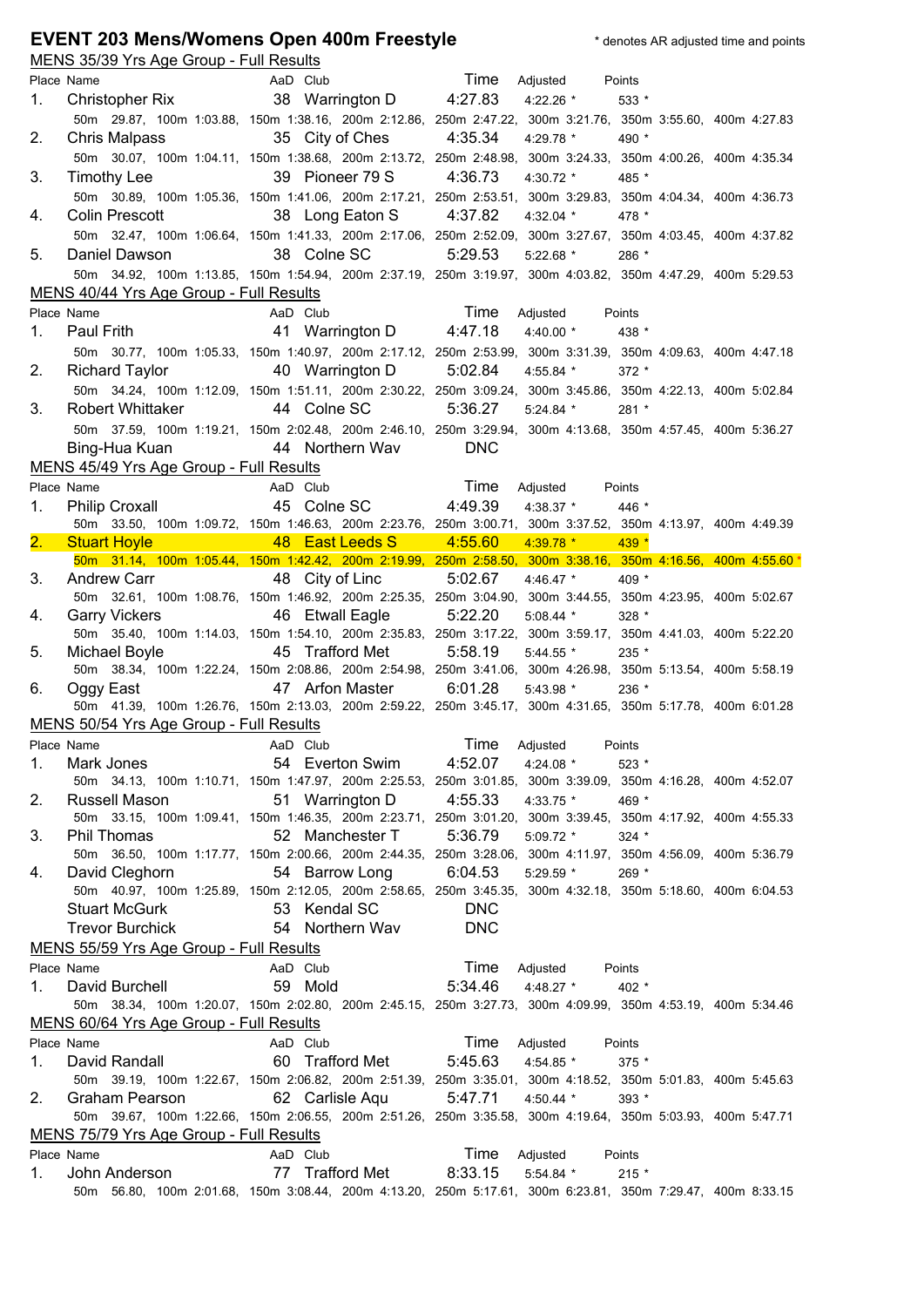## MENS Combined Result - Full Results

|     | <u>-10 Sonnomod Hosait Ham Rosaito</u> |     |                     |         |             |         |
|-----|----------------------------------------|-----|---------------------|---------|-------------|---------|
|     | Place Name                             | AaD | Club                | Time    | Adjusted    | Points  |
| 1.  | Christopher Rix                        | 38  | Warrington D        | 4:27.83 | 4:22.26 *   | 533 *   |
| 2.  | Mark Jones                             | 54  | Everton Swim        | 4:52.07 | 4:24.08 *   | $523 *$ |
| 3.  | Chris Malpass                          | 35  | City of Ches        | 4:35.34 | 4:29.78 *   | 490 *   |
| 4.  | <b>Timothy Lee</b>                     | 39  | Pioneer 79 S        | 4:36.73 | 4:30.72 *   | 485 *   |
| 5.  | <b>Colin Prescott</b>                  | 38  | Long Eaton S        | 4:37.82 | 4:32.04 *   | 478 *   |
| 6.  | Russell Mason                          | 51  | Warrington D        | 4:55.33 | 4:33.75 *   | 469 *   |
| 7.  | <b>Philip Croxall</b>                  | 45  | Colne SC            | 4:49.39 | 4:38.37 *   | 446 *   |
| 8.  | <b>Stuart Hoyle</b>                    | 48  | <b>East Leeds S</b> | 4:55.60 | $4:39.78$ * | 439 *   |
| 9.  | Paul Frith                             | 41  | Warrington D        | 4:47.18 | 4:40.00 *   | 438 *   |
| 10. | <b>Andrew Carr</b>                     | 48  | City of Linc        | 5:02.67 | 4:46.47 *   | 409 *   |
| 11. | David Burchell                         | 59  | Mold                | 5:34.46 | 4:48.27 *   | 402 *   |
| 12. | Graham Pearson                         | 62  | Carlisle Aqu        | 5:47.71 | 4:50.44 *   | 393 *   |
| 13. | David Randall                          | 60  | <b>Trafford Met</b> | 5:45.63 | 4:54.85 *   | 375 *   |
| 14. | <b>Richard Taylor</b>                  | 40  | Warrington D        | 5:02.84 | 4:55.84 *   | 372 *   |
| 15. | <b>Garry Vickers</b>                   | 46  | <b>Etwall Eagle</b> | 5:22.20 | 5:08.44 *   | 328 *   |
| 16. | Phil Thomas                            | 52  | Manchester T        | 5:36.79 | 5:09.72 *   | 324 *   |
| 17. | Daniel Dawson                          | 38  | Colne SC            | 5:29.53 | $5:22.68$ * | 286 *   |
| 18. | Robert Whittaker                       | 44  | Colne SC            | 5:36.27 | 5:24.84 *   | 281 *   |
| 19. | David Cleghorn                         | 54  | <b>Barrow Long</b>  | 6:04.53 | 5:29.59 *   | 269 *   |
| 20. | Oggy East                              | 47  | <b>Arfon Master</b> | 6:01.28 | 5:43.98 *   | 236 *   |
| 21. | Michael Boyle                          | 45  | <b>Trafford Met</b> | 5:58.19 | 5:44.55 *   | 235 *   |
| 22. | John Anderson                          | 77  | <b>Trafford Met</b> | 8:33.15 | 5:54.84 *   | $215 *$ |
|     |                                        |     |                     |         |             |         |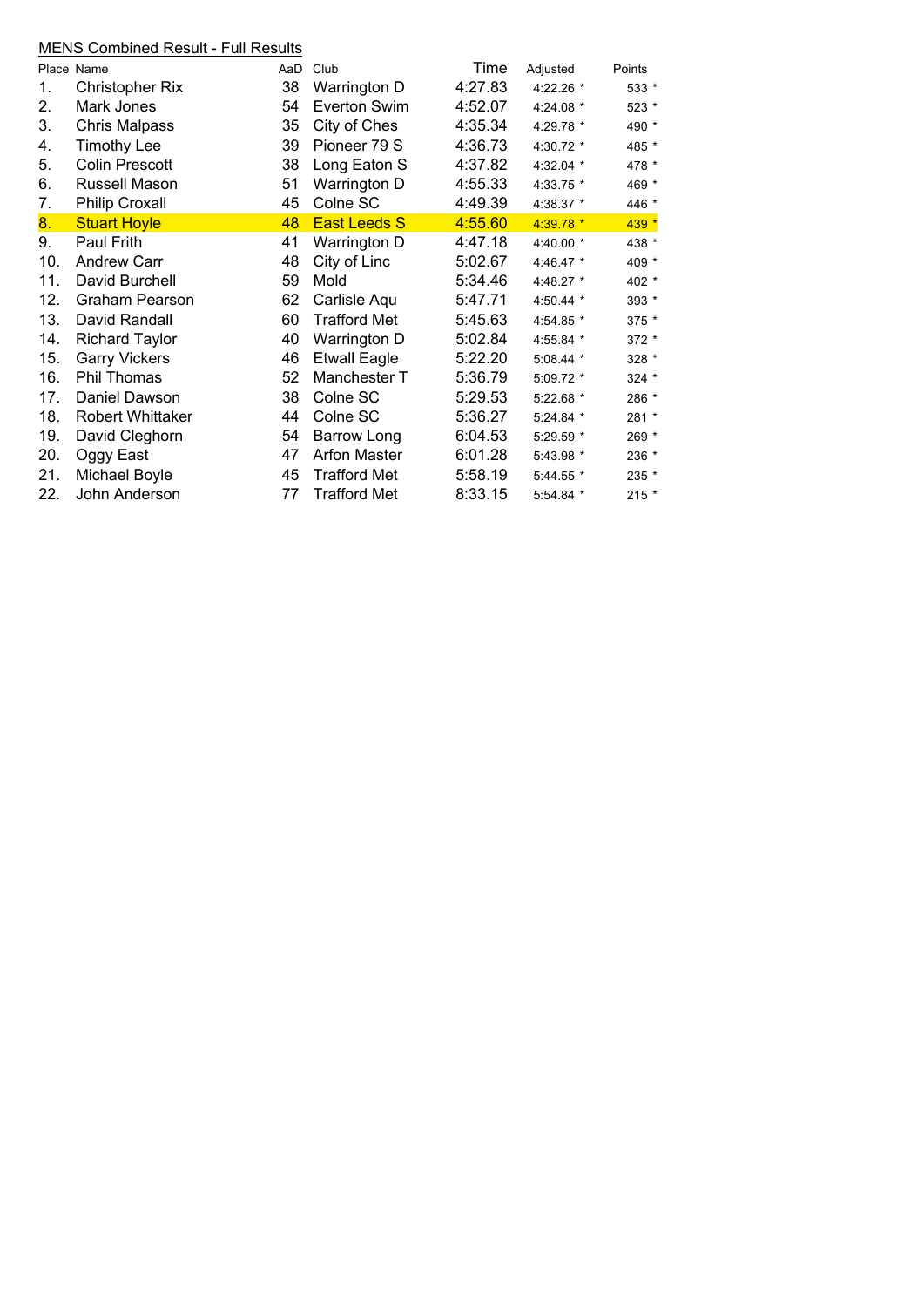|                  | <b>WOMENS 18/24 Yrs Age Group - Full Results</b>                                                               |          |                 |            |             |         |  |
|------------------|----------------------------------------------------------------------------------------------------------------|----------|-----------------|------------|-------------|---------|--|
|                  | Place Name                                                                                                     | AaD Club |                 | Time       | Adjusted    | Points  |  |
| 1.               | Rachael Gorman                                                                                                 |          | 23 Trafford Met | 4:54.94    | $4:55.81$ * | $500*$  |  |
|                  | 50m 33.08, 100m 1:10.29, 150m 1:48.18, 200m 2:26.05, 250m 3:03.35, 300m 3:40.40, 350m 4:17.78, 400m 4:54.94    |          |                 |            |             |         |  |
|                  | WOMENS 25/29 Yrs Age Group - Full Results                                                                      |          |                 |            |             |         |  |
|                  | Place Name                                                                                                     | AaD Club |                 | Time       | Adjusted    | Points  |  |
| 1.               | Laura Bowden                                                                                                   |          | 27 Trafford Met | 4:52.70    | $4:51.57$ * | 523 *   |  |
|                  | 50m 32.86, 100m 1:08.47, 150m 1:44.69, 200m 2:21.48, 250m 2:58.75, 300m 3:36.50, 350m 4:14.41, 400m 4:52.70    |          |                 |            |             |         |  |
| 2.               | Nicolette Hollindale                                                                                           |          | 28 Darlington S | 5:02.66    | $5:00.86$ * | 476 *   |  |
|                  | 50m 34.11, 100m 1:11.30, 150m 1:49.75, 200m 2:28.78, 250m 3:07.63, 300m 3:46.65, 350m 4:25.00, 400m 5:02.66    |          |                 |            |             |         |  |
|                  | WOMENS 35/39 Yrs Age Group - Full Results                                                                      |          |                 |            |             |         |  |
|                  | Place Name                                                                                                     | AaD Club |                 | Time       | Adjusted    | Points  |  |
|                  | Sarah Kinsey                                                                                                   |          | 35 City of Wake | <b>DNC</b> |             |         |  |
|                  | <b>WOMENS 40/44 Yrs Age Group - Full Results</b>                                                               |          |                 |            |             |         |  |
|                  | Place Name                                                                                                     | AaD Club |                 | Time       |             |         |  |
|                  |                                                                                                                |          |                 |            | Adjusted    | Points  |  |
| 1.               | <b>Philippa Rickard</b><br>New NW All comers= Record - Previously SARAH ADAMS, BASINGSTOKE, 04:59.84, set 2013 |          | 43 East Leeds S | 4:58.36    | $4:52.47$ * | $518*$  |  |
|                  | 50m 31.63, 100m 1:06.93, 150m 1:44.77, 200m 2:23.05, 250m 3:01.62, 300m 3:40.76, 350m 4:19.93, 400m 4:58.36    |          |                 |            |             |         |  |
| 2.               | Deborah Tuck                                                                                                   |          | 44 Cleethorpes  | 5:05.49    | 4:58.43 *   | 487 *   |  |
|                  | 50m 33.74, 100m 1:10.48, 150m 1:48.83, 200m 2:27.98, 250m 3:07.21, 300m 3:46.71, 350m 4:26.71, 400m 5:05.49    |          |                 |            |             |         |  |
|                  | Lisa Stansbie                                                                                                  |          | 40 Etwall Eagle | <b>DNC</b> |             |         |  |
|                  | Sarah Adams                                                                                                    |          | 41 Basingstoke  | <b>DNC</b> |             |         |  |
|                  |                                                                                                                |          |                 |            |             |         |  |
|                  | <b>WOMENS 45/49 Yrs Age Group - Full Results</b>                                                               |          |                 |            |             |         |  |
|                  | Place Name                                                                                                     | AaD Club |                 | Time       | Adjusted    | Points  |  |
| 1.               | Lynne Dawson                                                                                                   |          | 47 Chapeltown S | 5:53.96    | $5:41.04$ * | $326$ * |  |
|                  | 50m 38.62, 100m 1:22.54, 150m 2:07.49, 200m 2:52.92, 250m 3:38.07, 300m 4:24.13, 350m 5:09.91, 400m 5:53.96    |          |                 |            |             |         |  |
|                  | WOMENS 50/54 Yrs Age Group - Full Results                                                                      |          |                 |            |             |         |  |
|                  | Place Name                                                                                                     | AaD Club |                 | Time       | Adjusted    | Points  |  |
| 1.               | Judy Brown                                                                                                     |          | 50 Warrington D | 4:56.97    | $4:40.71$ * | 586 *   |  |
|                  | New British Record - Previously KAREN MCBEATH, FORRES, 05:02.39, set 20-Apr-12                                 |          |                 |            |             |         |  |
|                  | New NW Region Record - Previously JUDY HATTLE, CARLISLE, 5:06.76, set 2012                                     |          |                 |            |             |         |  |
|                  | New NW All comers= Record - Previously JUDY HATTLE, CARLISLE, 05:06.76, set 2012                               |          |                 |            |             |         |  |
|                  | 50m 35.37, 100m 1:13.95, 150m 1:52.09, 200m 2:30.49, 250m 3:08.19, 300m 3:45.11, 350m 4:22.18, 400m 4:56.97    |          |                 |            |             |         |  |
| $\overline{2}$ . | <b>Julie Hoyle</b>                                                                                             |          | 52 East Leeds S | 5:11.70    | $4:50.05*$  | $531 *$ |  |
|                  | 50m 32.71, 100m 1:11.53, 150m 1:51.95, 200m 2:32.07, 250m 3:12.51, 300m 3:52.94, 350m 4:33.48, 400m 5:11.70    |          |                 |            |             |         |  |
| 3.               | Irene Meikle                                                                                                   |          | 52 Barrow Long  | 7:32.38    | 7:00.95 *   | $173*$  |  |
|                  | 50m 51.15, 100m 1:47.48, 150m 2:45.05, 200m 3:42.34, 250m 4:40.11, 300m 5:37.83, 350m 6:35.38, 400m 7:32.38    |          |                 |            |             |         |  |
|                  | Frances West                                                                                                   |          | 53 Macclesfield | <b>DNC</b> |             |         |  |
|                  | <b>WOMENS 55/59 Yrs Age Group - Full Results</b>                                                               |          |                 |            |             |         |  |
|                  | Place Name                                                                                                     | AaD Club |                 | Time       | Adjusted    | Points  |  |
| 1.               | <b>Stel Farrar</b>                                                                                             |          | 55 Arfon Master | 5:47.38    | $5:14.40*$  | 417 *   |  |
|                  | New NW All comers= Record - Previously MARGARET ROUSE, MACCLESFIELD, 06:24.63, set 2005                        |          |                 |            |             |         |  |
|                  | 50m 39.55, 100m 1:24.93, 150m 2:09.88, 200m 2:54.14, 250m 3:37.70, 300m 4:22.10, 350m 5:05.70, 400m 5:47.38    |          |                 |            |             |         |  |
|                  | WOMENS 60/64 Yrs Age Group - Full Results                                                                      |          |                 |            |             |         |  |
|                  | Place Name                                                                                                     | AaD Club |                 | Time       | Adjusted    | Points  |  |
| 1.               | Jennifer Merritt                                                                                               |          | 63 Spondon Mast | 6:03.98    | 4:59.66 *   | 481 *   |  |
|                  | New NW All comers= Record - Previously KAREN BELLAS, CAMDEN SWISS, 06:11.13, set 2012                          |          |                 |            |             |         |  |
|                  | 50m 41.28, 100m 1:27.72, 150m 2:14.89, 200m 3:02.00, 250m 3:48.67, 300m 4:34.45, 350m 5:20.24, 400m 6:03.98    |          |                 |            |             |         |  |
|                  | WOMENS 65/69 Yrs Age Group - Full Results                                                                      |          |                 |            |             |         |  |
|                  | Place Name                                                                                                     | AaD Club |                 | Time       | Adjusted    | Points  |  |
| 1.               | Helen Jenkins                                                                                                  |          | 68 Southport SC | 8:00.24    | 6:08.60 $*$ | 258 *   |  |
|                  | 50m 51.45, 100m 1:51.51, 150m 2:53.08, 200m 3:55.01, 250m 4:57.26, 300m 5:59.52, 350m 7:01.15, 400m 8:00.24    |          |                 |            |             |         |  |
| 2.               | Jean Hiatt                                                                                                     |          | 67 Spondon Mast | 8:46.60    | 6:50.09 $*$ | 187 *   |  |
|                  | 58.73, 100m 2:04.74, 150m 3:11.76, 200m 4:20.28, 250m 5:25.91, 300m 6:32.40, 350m 7:40.16, 400m 8:46.60<br>50m |          |                 |            |             |         |  |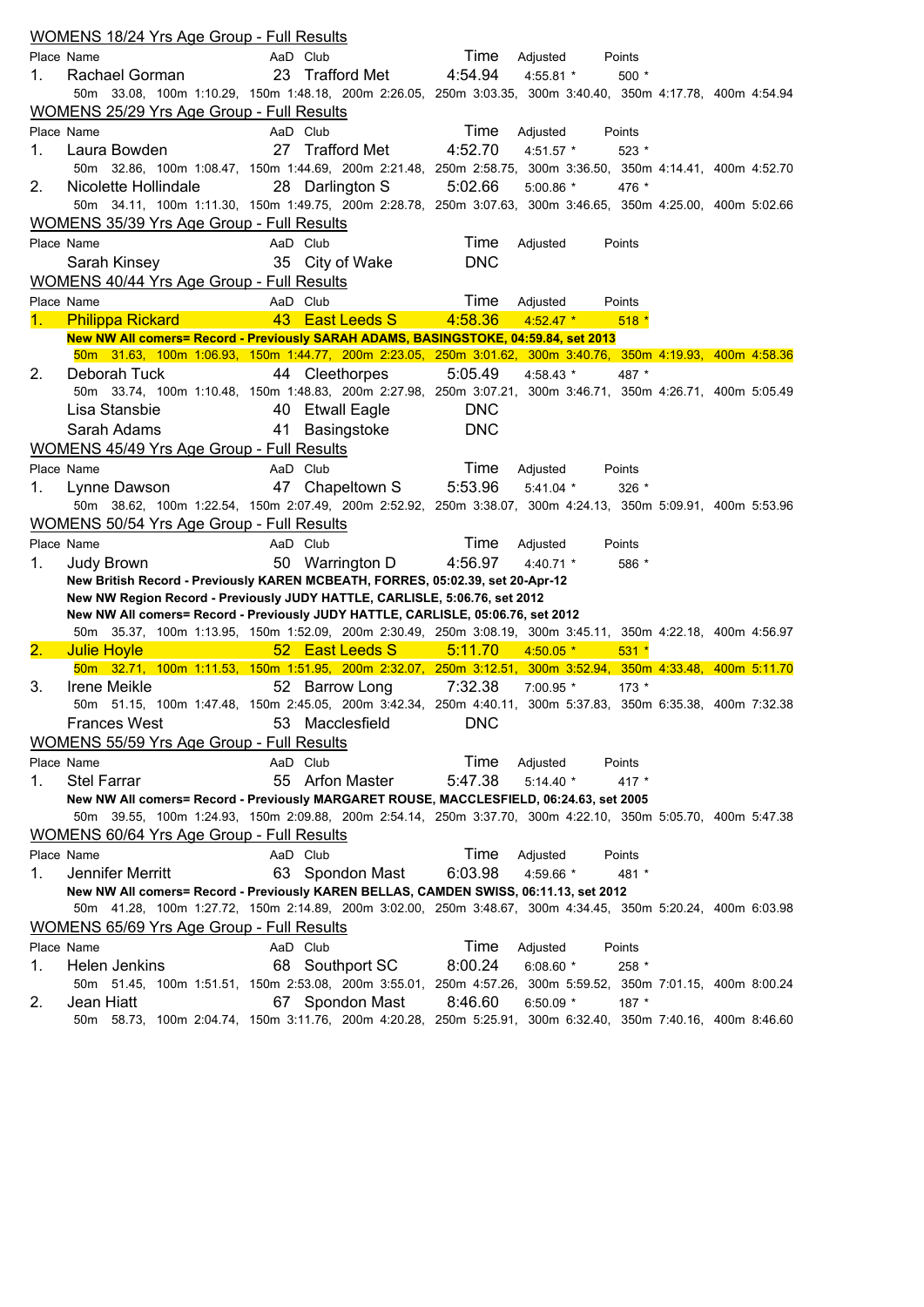## WOMENS Combined Result - Full Results

|                | Place Name              | AaD             | Club                | Time    | Adjusted    | Points  |
|----------------|-------------------------|-----------------|---------------------|---------|-------------|---------|
| 1.             | Judy Brown              | 50              | Warrington D        | 4:56.97 | 4:40.71 $*$ | 586 *   |
| 2.             | <b>Julie Hoyle</b>      | 52 <sub>2</sub> | <b>East Leeds S</b> | 5:11.70 | $4:50.05*$  | $531*$  |
| 3.             | Laura Bowden            | 27              | <b>Trafford Met</b> | 4:52.70 | 4:51.57 *   | 523 *   |
| 4.             | <b>Philippa Rickard</b> | 43              | <b>East Leeds S</b> | 4:58.36 | $4:52.47*$  | $518*$  |
| 5.             | Rachael Gorman          | 23              | <b>Trafford Met</b> | 4:54.94 | 4:55.81 *   | $500*$  |
| 6.             | Deborah Tuck            | 44              | Cleethorpes         | 5:05.49 | 4:58.43 *   | 487 *   |
| 7 <sub>1</sub> | Jennifer Merritt        | 63              | Spondon Mast        | 6:03.98 | 4:59.66 *   | 481 *   |
| 8.             | Nicolette Hollindale    | 28              | Darlington S        | 5:02.66 | $5:00.86$ * | 476 *   |
| 9.             | <b>Stel Farrar</b>      | 55              | <b>Arfon Master</b> | 5:47.38 | $5:14.40*$  | 417 $*$ |
| 10.            | Lynne Dawson            | 47              | Chapeltown S        | 5:53.96 | $5:41.04$ * | $326 *$ |
| 11.            | <b>Helen Jenkins</b>    | 68              | Southport SC        | 8:00.24 | $6:08.60*$  | 258 *   |
| 12.            | Jean Hiatt              | 67              | Spondon Mast        | 8:46.60 | 6:50.09 $*$ | $187 *$ |
| 13.            | <b>Irene Meikle</b>     | 52              | Barrow Long         | 7:32.38 | 7:00.95 *   | $173 *$ |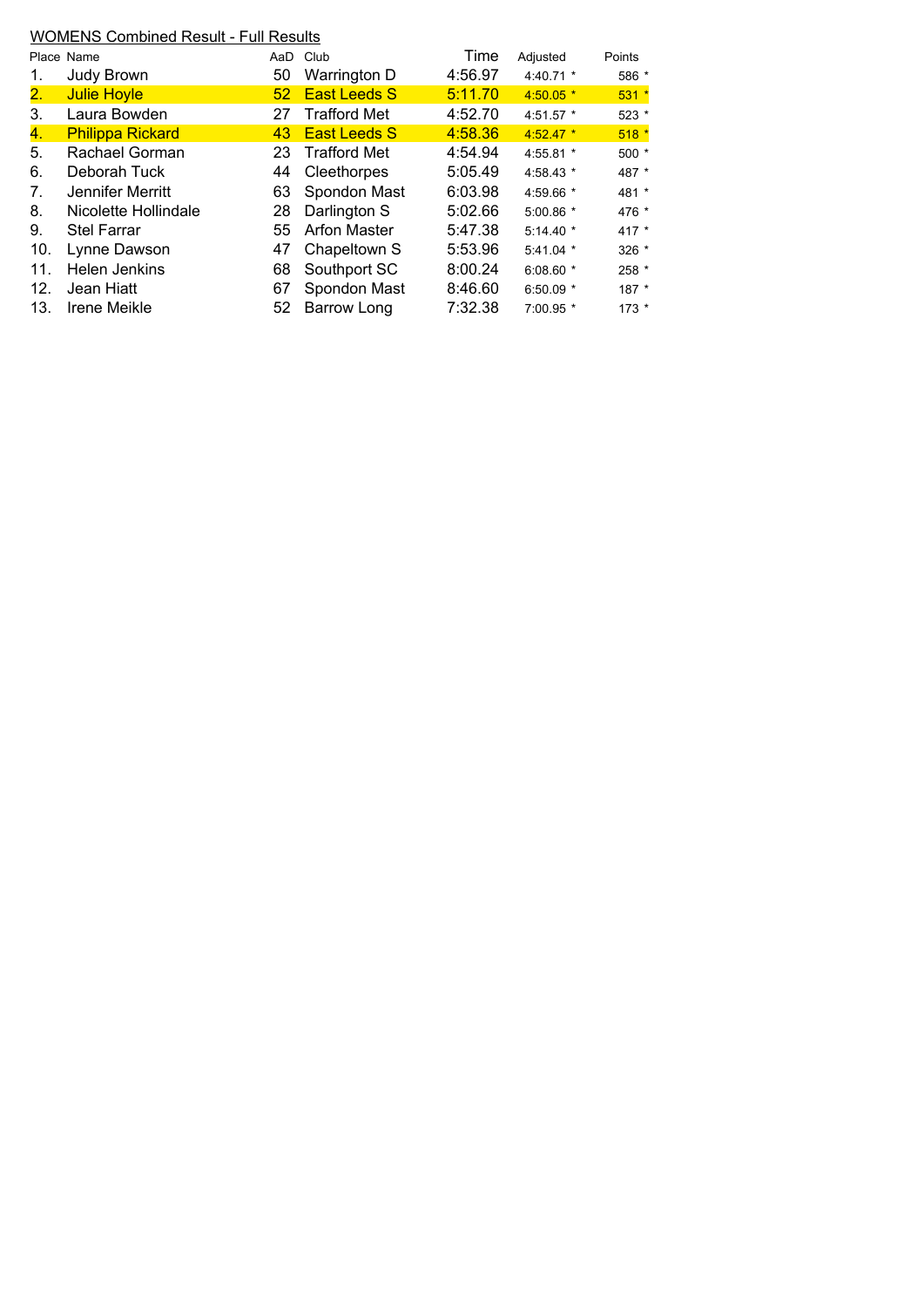|     | <b>EVENT 404 Mens/Womens Open 400m IM</b>                                                                                                                                             |    |                                   |         |               | * denotes AR adjusted time and points |  |
|-----|---------------------------------------------------------------------------------------------------------------------------------------------------------------------------------------|----|-----------------------------------|---------|---------------|---------------------------------------|--|
|     | MENS 30/34 Yrs Age Group - Full Results                                                                                                                                               |    |                                   |         |               |                                       |  |
|     | Place Name                                                                                                                                                                            |    | AaD Club                          | Time    | Adjusted      | Points                                |  |
| 1.  | <b>Phil Burchell</b>                                                                                                                                                                  |    | 34 Holywell SC                    | 5:47.42 | $5:34.91*$    | $347 *$                               |  |
|     | 50m 37.32, 100m 1:20.15, 150m 2:09.58, 200m 2:57.33, 250m 3:43.07, 300m 4:28.63, 350m 5:08.89, 400m 5:47.42                                                                           |    |                                   |         |               |                                       |  |
|     | MENS 35/39 Yrs Age Group - Full Results                                                                                                                                               |    |                                   |         |               |                                       |  |
|     | Place Name                                                                                                                                                                            |    | AaD Club                          | Time    | Adjusted      | Points                                |  |
| 1.  | Chris Malpass                                                                                                                                                                         |    | 35 City of Ches                   | 4:58.74 | 4:46.88 *     | $553*$                                |  |
|     | New NW All comers= Record - Previously EDWARD CLAYTON, GB POLICE, 05:03.73, set 2011                                                                                                  |    |                                   |         |               |                                       |  |
|     | 50m 29.87, 100m 1:05.66, 150m 1:44.83, 200m 2:22.58, 250m 3:05.35, 300m 3:48.55, 350m 4:24.84, 400m 4:58.74                                                                           |    |                                   |         |               |                                       |  |
|     | MENS 40/44 Yrs Age Group - Full Results                                                                                                                                               |    |                                   |         |               |                                       |  |
|     | Place Name                                                                                                                                                                            |    | AaD Club                          | Time    | Adjusted      | Points                                |  |
| 1.  | Les Church <b>Exercises</b>                                                                                                                                                           |    | 42 City of Ches                   | 5:14.35 | 4:54.28 *     | $512*$                                |  |
|     | 50m 33.13, 100m 1:11.64, 150m 1:52.20, 200m 2:32.32, 250m 3:17.45, 300m 4:02.86, 350m 4:39.40, 400m 5:14.35                                                                           |    |                                   |         |               |                                       |  |
| 2.  | <b>Richard Symons</b>                                                                                                                                                                 |    | 40 Trafford Met                   | 5:23.42 | $5:05.02$ *   | 460 *                                 |  |
|     | 50m 32.60, 100m 1:11.48, 150m 1:53.75, 200m 2:34.66, 250m 3:21.28, 300m 4:07.65, 350m 4:46.33, 400m 5:23.42                                                                           |    |                                   |         |               |                                       |  |
| 3.  | Peter Wilmot                                                                                                                                                                          |    | 42 Blackpool Aq 5:57.33           |         | $5:34.52*$    | $348 *$                               |  |
|     | 50m 33.50, 100m 1:12.53, 150m 2:01.69, 200m 2:52.84, 250m 3:40.68, 300m 4:30.13, 350m 5:13.94, 400m 5:57.33                                                                           |    |                                   |         |               |                                       |  |
|     | MENS 50/54 Yrs Age Group - Full Results                                                                                                                                               |    |                                   |         |               |                                       |  |
|     | Place Name                                                                                                                                                                            |    | AaD Club                          |         | Time Adjusted | Points                                |  |
| 1.  | Mark Jones                                                                                                                                                                            |    | 54 Everton Swim                   | 5:56.57 | $5:11.72*$    | 431 *                                 |  |
|     | 50m 37.97, 100m 1:22.64, 150m 2:11.16, 200m 2:57.72, 250m 3:48.25, 300m 4:39.15, 350m 5:19.03, 400m 5:56.57                                                                           |    |                                   |         |               |                                       |  |
|     | MENS 60/64 Yrs Age Group - Full Results                                                                                                                                               |    |                                   |         |               |                                       |  |
|     | Place Name                                                                                                                                                                            |    | AaD Club                          |         | Time Adjusted | Points                                |  |
| 1.  | Graham Pearson                                                                                                                                                                        |    | 62 Carlisle Aqu 6:33.05           |         | $5:14.94$ *   | 418 $*$                               |  |
|     | 50m 42.57, 100m 1:31.90, 150m 2:30.71, 200m 3:27.61, 250m 4:13.17, 300m 5:01.56, 350m 5:49.24, 400m 6:33.05                                                                           |    |                                   |         |               |                                       |  |
|     | MENS 65/69 Yrs Age Group - Full Results                                                                                                                                               |    |                                   |         |               |                                       |  |
|     | Place Name                                                                                                                                                                            |    | AaD Club                          |         | Time Adjusted | Points                                |  |
| 1.  | Graham Padgett                                                                                                                                                                        |    | 67 Warrington D 6:19.21 4:42.33 * |         |               | 580 *                                 |  |
|     | 50m 39.50, 100m 1:27.08, 150m 2:15.70, 200m 3:03.23, 250m 3:57.50, 300m 4:52.44, 350m 5:36.62, 400m 6:19.21                                                                           |    |                                   |         |               |                                       |  |
| 2.  | Keith Rothwell                                                                                                                                                                        |    | 65 Arfon Master                   | 7:28.76 | $5:44.63*$    | $319 *$                               |  |
|     | 50m 48.42, 100m 1:46.89, 150m -, 200m 3:51.98, 250m 4:47.95, 300m 5:44.82, 350m 6:37.51, 400m 7:28.76                                                                                 |    |                                   |         |               |                                       |  |
|     | MENS 75/79 Yrs Age Group - Full Results                                                                                                                                               |    |                                   |         |               |                                       |  |
|     | Place Name                                                                                                                                                                            |    | AaD Club                          | Time    | Adjusted      | Points                                |  |
| 1.  | Peter Mulderrig                                                                                                                                                                       |    | 75 Haslingden                     | 8:02.92 | $5:11.59$ *   | $431 *$                               |  |
|     | New NW Region Record - Previously MAURICE McDONALD, C OF LIVERPOOL, 12:12.86, set 2013<br>New NW All comers= Record - Previously MAURICE McDONALD, C OF LIVERPOOL, 12:12.86, set 2013 |    |                                   |         |               |                                       |  |
|     | 50m 55.88, 100m 1:59.67, 150m 2:58.84, 200m 3:57.47, 250m 5:04.33, 300m 6:14.68, 350m 7:08.64, 400m 8:02.92                                                                           |    |                                   |         |               |                                       |  |
|     | <b>MENS Combined Result - Full Results</b>                                                                                                                                            |    |                                   |         |               |                                       |  |
|     | Place Name                                                                                                                                                                            |    | AaD Club                          | Time    | Adjusted      | Points                                |  |
| 1.  | <b>Graham Padgett</b>                                                                                                                                                                 | 67 | Warrington D                      | 6:19.21 | 4:42.33 *     | 580 *                                 |  |
| 2.  | <b>Chris Malpass</b>                                                                                                                                                                  | 35 | City of Ches                      | 4:58.74 | 4:46.88 *     | 553 *                                 |  |
| 3.  | Les Church                                                                                                                                                                            | 42 | City of Ches                      | 5:14.35 | 4:54.28 *     | $512 *$                               |  |
| 4.  | <b>Richard Symons</b>                                                                                                                                                                 | 40 | <b>Trafford Met</b>               | 5:23.42 | 5:05.02 *     | 460 *                                 |  |
| 5.  | Mark Jones                                                                                                                                                                            | 54 | <b>Everton Swim</b>               | 5:56.57 | $5:11.72*$    |                                       |  |
| 5.  | Peter Mulderrig                                                                                                                                                                       | 75 | Haslingden                        | 8:02.92 |               | 431 *                                 |  |
| 7.  |                                                                                                                                                                                       | 62 | Carlisle Aqu                      |         | 5:11.59 *     | 431 *                                 |  |
|     | Graham Pearson                                                                                                                                                                        |    |                                   | 6:33.05 | 5:14.94 *     | 418 *                                 |  |
| 8.  | Peter Wilmot                                                                                                                                                                          | 42 | <b>Blackpool Aq</b>               | 5:57.33 | 5:34.52 *     | 348 *                                 |  |
| 9.  | <b>Phil Burchell</b>                                                                                                                                                                  | 34 | <b>Holywell SC</b>                | 5:47.42 | 5:34.91 *     | 347 *                                 |  |
| 10. | Keith Rothwell                                                                                                                                                                        | 65 | <b>Arfon Master</b>               | 7:28.76 | 5:44.63 *     | 319 *                                 |  |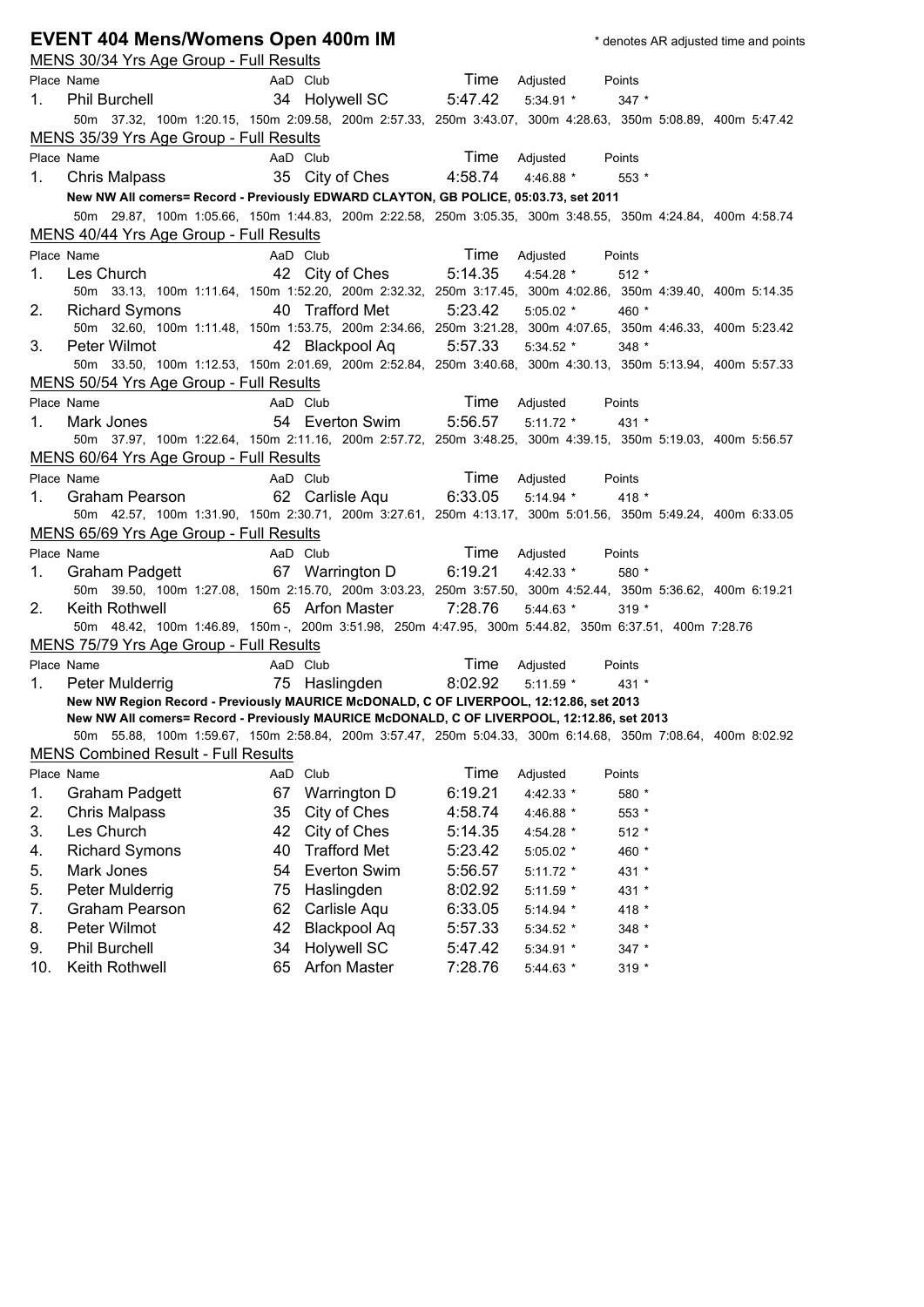|            | WOMENS 25/29 Yrs Age Group - Full Results                                                                   |    |                         |            |             |         |  |
|------------|-------------------------------------------------------------------------------------------------------------|----|-------------------------|------------|-------------|---------|--|
| Place Name |                                                                                                             |    | AaD Club                | Time       | Adjusted    | Points  |  |
| 1.         | Nicolette Hollindale                                                                                        |    | 28 Darlington S 5:47.64 |            | $5:50.56$ * | $412 *$ |  |
|            | 50m 38.99, 100m 1:24.68, 150m 2:10.04, 200m 2:54.25, 250m 3:43.66, 300m 4:32.35, 350m 5:11.57, 400m 5:47.64 |    |                         |            |             |         |  |
|            | <b>WOMENS 30/34 Yrs Age Group - Full Results</b>                                                            |    |                         |            |             |         |  |
| Place Name |                                                                                                             |    | AaD Club                | Time       | Adjusted    | Points  |  |
| 1.         | Katarzyna Kasza                                                                                             |    | 30 Atherton and 6:17.54 |            | $6:21.13*$  | $321 *$ |  |
|            | 50m 38.95, 100m 1:24.63, 150m 2:12.90, 200m 3:01.05, 250m 3:50.74, 300m 4:41.56, 350m 5:31.00, 400m 6:17.54 |    |                         |            |             |         |  |
|            | <b>WOMENS 35/39 Yrs Age Group - Full Results</b>                                                            |    |                         |            |             |         |  |
| Place Name |                                                                                                             |    | AaD Club                | Time       | Adjusted    | Points  |  |
|            | Sarah Kinsey                                                                                                |    | 35 City of Wake         | <b>DNC</b> |             |         |  |
|            | <b>WOMENS 40/44 Yrs Age Group - Full Results</b>                                                            |    |                         |            |             |         |  |
| Place Name |                                                                                                             |    | AaD Club                | Time       | Adjusted    | Points  |  |
| 1.         | Nicola Latty                                                                                                |    | 43 Sub 160 Mast         | 5:28.81    | $5:19.91$ * | $543*$  |  |
|            | New NW All comers= Record - Previously ANA PAULO GRILO, PORTUGAL, 05:32.53, set 2012                        |    |                         |            |             |         |  |
|            | 50m 34.61, 100m 1:12.98, 150m 1:56.91, 200m 2:39.91, 250m 3:26.44, 300m 4:13.51, 350m 4:52.11, 400m 5:28.81 |    |                         |            |             |         |  |
| 2.         | Amanda Atkinson                                                                                             |    | 44 Carlisle Aqu         | 7:10.14    | $6:55.74$ * | $247$ * |  |
|            | 50m 45.27, 100m 1:40.18, 150m 2:33.77, 200m 3:27.55, 250m 4:27.98, 300m 5:29.65, 350m 6:20.32, 400m 7:10.14 |    |                         |            |             |         |  |
|            | <b>WOMENS 45/49 Yrs Age Group - Full Results</b>                                                            |    |                         |            |             |         |  |
| Place Name |                                                                                                             |    | AaD Club                | Time       | Adjusted    | Points  |  |
| 1.         | Lynne Dawson                                                                                                |    | 47 Chapeltown S         | 6:58.30    | $6:35.06$ * | 288 *   |  |
|            | 50m 48.27, 100m 1:46.14, 150m 2:37.61, 200m 3:29.37, 250m 4:26.89, 300m 5:25.35, 350m 6:12.74, 400m 6:58.30 |    |                         |            |             |         |  |
|            | WOMENS 50/54 Yrs Age Group - Full Results                                                                   |    |                         |            |             |         |  |
| Place Name |                                                                                                             |    | AaD Club                | Time       | Adjusted    | Points  |  |
| 1.         | Judy Brown                                                                                                  |    | 50 Warrington D 5:47.03 |            | 5:18.78 *   | 549 *   |  |
|            | 50m 37.33, 100m 1:19.00, 150m 2:02.96, 200m 2:45.72, 250m 3:37.02, 300m 4:29.77, 350m 5:08.79, 400m 5:47.03 |    |                         |            |             |         |  |
|            | <b>WOMENS 55/59 Yrs Age Group - Full Results</b>                                                            |    |                         |            |             |         |  |
| Place Name |                                                                                                             |    | AaD Club                | Time       | Adjusted    | Points  |  |
| 1.         | <b>Stel Farrar</b>                                                                                          |    | 55 Arfon Master         | 6:42.33    | $5:49.79$ * | $415 *$ |  |
|            | New NW All comers= Record - Previously unclaimed                                                            |    |                         |            |             |         |  |
|            | 50m 47.00, 100m 1:41.81, 150m 2:32.75, 200m 3:24.30, 250m 4:21.44, 300m 5:18.90, 350m 6:01.39, 400m 6:42.33 |    |                         |            |             |         |  |
|            | <b>WOMENS 65/69 Yrs Age Group - Full Results</b>                                                            |    |                         |            |             |         |  |
| Place Name |                                                                                                             |    | AaD Club                | Time       | Adjusted    | Points  |  |
| 1.         | Patricia Jackson                                                                                            |    | 67 East Anglian 7:23.55 |            | 5:29.53 *   | 497 *   |  |
|            | 50m 48.58, 100m 1:46.40, 150m 2:43.38, 200m 3:40.00, 250m 4:41.67, 300m 5:43.59, 350m 6:34.30, 400m 7:23.55 |    |                         |            |             |         |  |
|            | <b>WOMENS Combined Result - Full Results</b>                                                                |    |                         |            |             |         |  |
| Place Name |                                                                                                             |    | AaD Club                | Time       | Adjusted    | Points  |  |
| 1.         | Judy Brown                                                                                                  | 50 | Warrington D            | 5:47.03    | 5:18.78 *   | 549 *   |  |
| 2.         | Nicola Latty                                                                                                | 43 | Sub 160 Mast            | 5:28.81    | 5:19.91 *   | 543 *   |  |
| 3.         | Patricia Jackson                                                                                            | 67 | East Anglian            | 7:23.55    | 5:29.53 *   | 497 *   |  |
| 4.         | <b>Stel Farrar</b>                                                                                          | 55 | <b>Arfon Master</b>     | 6:42.33    | 5:49.79 *   | 415 *   |  |
| 5.         | Nicolette Hollindale                                                                                        | 28 | Darlington S            | 5:47.64    | 5:50.56 *   | 412 *   |  |
| 6.         | Katarzyna Kasza                                                                                             | 30 | Atherton and            | 6:17.54    | $6:21.13*$  | 321 *   |  |
| 7.         |                                                                                                             |    |                         |            |             |         |  |
|            | Lynne Dawson                                                                                                | 47 | Chapeltown S            | 6:58.30    | 6:35.06 *   | 288 *   |  |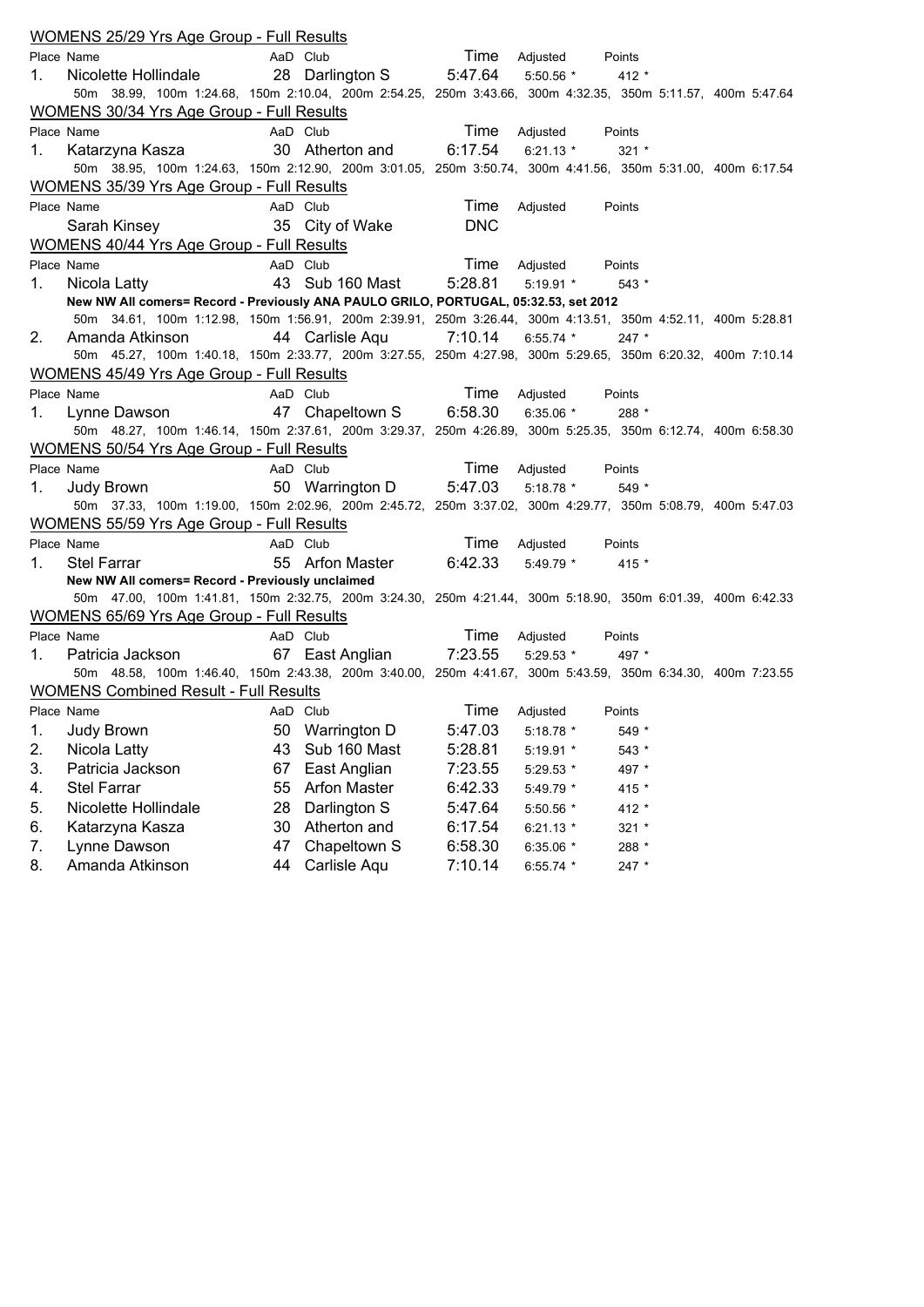|             | <b>EVENT 406 Mens/Womens Open 800m Freestyle</b><br>MENS 35/39 Yrs Age Group - Full Results |    |                     |            |              | * denotes AR adjusted time and points                                                                                                                                                                                                |
|-------------|---------------------------------------------------------------------------------------------|----|---------------------|------------|--------------|--------------------------------------------------------------------------------------------------------------------------------------------------------------------------------------------------------------------------------------|
|             | Place Name                                                                                  |    | AaD Club            | Time       | Adjusted     | Points                                                                                                                                                                                                                               |
| 1.          | Marek Dynda                                                                                 |    | 38 Barrow Long      | 11:32.99   | 11:16.68 *   | $281 *$                                                                                                                                                                                                                              |
|             |                                                                                             |    |                     |            |              | 50m 35.88, 100m 1:15.72, 150m 1:57.70, 200m 2:41.28, 250m 3:24.98, 300m 4:08.40, 350m 4:51.97, 400m 5:36.02                                                                                                                          |
|             |                                                                                             |    |                     |            |              | 450m 6:20.31, 500m 7:04.31, 550m 7:48.85, 600m 8:33.96, 650m 9:18.72, 700m 10:03.83, 750m 10:49.29, 800m 11:32.99                                                                                                                    |
|             | Colin Prescott                                                                              |    | 38 Long Eaton S     | <b>DNC</b> |              |                                                                                                                                                                                                                                      |
|             | MENS 40/44 Yrs Age Group - Full Results                                                     |    |                     |            |              |                                                                                                                                                                                                                                      |
|             | Place Name                                                                                  |    | AaD Club            | Time       | Adjusted     | Points                                                                                                                                                                                                                               |
| $1_{\cdot}$ | <b>Richard Symons</b>                                                                       |    | 40 Trafford Met     | 9:39.05    | $9:23.78$ *  | 486 *                                                                                                                                                                                                                                |
|             | New NW Region Record - Previously ANTHONY WYLIE, PRESCOT SC, 9:45.63, set 2011              |    |                     |            |              |                                                                                                                                                                                                                                      |
|             | New NW All comers= Record - Previously ANTHONY WYLIE, PRESCOT SC, 09:45.63, set 2011        |    |                     |            |              |                                                                                                                                                                                                                                      |
|             |                                                                                             |    |                     |            |              | 50m 32.88, 100m 1:09.94, 150m 1:47.04, 200m 2:23.94, 250m 3:00.64, 300m 3:37.53, 350m 4:13.78, 400m 4:49.94                                                                                                                          |
|             |                                                                                             |    |                     |            |              | 450m 5:26.05, 500m 6:02.65, 550m 6:38.67, 600m 7:14.88, 650m 7:51.13, 700m 8:27.77, 750m 9:04.25, 800m 9:39.05                                                                                                                       |
| 2.          | <b>Robert Whittaker</b>                                                                     |    | 44 Colne SC         | 11:22.25   | 10:57.34 *   | $306*$                                                                                                                                                                                                                               |
|             |                                                                                             |    |                     |            |              | 50m 37.98, 100m 1:19.69, 150m 2:02.96, 200m 2:46.10, 250m 3:29.28, 300m 4:13.11, 350m 4:56.83, 400m 5:40.65<br>450m 6:24.62, 500m 7:08.05, 550m 7:51.35, 600m 8:34.88, 650m 9:18.23, 700m 10:01.73, 750m 10:45.00, 800m 11:22.25     |
| 3.          | Bing-Hua Kuan                                                                               |    | 44 Northern Wav     | 12:58.61   | 12:30.18 *   | $206*$                                                                                                                                                                                                                               |
|             |                                                                                             |    |                     |            |              | 50m 42.69, 100m 1:29.80, 150m 2:18.27, 200m 3:07.75, 250m 3:57.34, 300m 4:47.07, 350m 5:36.18, 400m 6:25.89                                                                                                                          |
|             |                                                                                             |    |                     |            |              | 450m 7:16.66, 500m 8:05.86, 550m 8:56.53, 600m 9:46.13, 650m 10:36.70, 700m 11:25.82, 750m 12:14.43, 800m 12:58.61                                                                                                                   |
|             | MENS 45/49 Yrs Age Group - Full Results                                                     |    |                     |            |              |                                                                                                                                                                                                                                      |
|             | Place Name                                                                                  |    | AaD Club            | Time       | Adjusted     | Points                                                                                                                                                                                                                               |
| 1.          | <b>Philip Croxall</b>                                                                       |    | 45 Colne SC         | 10:20.56   | $9:55.66$ *  | $412 *$                                                                                                                                                                                                                              |
|             |                                                                                             |    |                     |            |              | 50m 35.91, 100m 1:15.75, 150m 1:55.81, 200m 2:35.67, 250m 3:15.58, 300m 3:55.81, 350m 4:35.70, 400m 5:15.45                                                                                                                          |
|             |                                                                                             |    |                     |            |              | 450m 5:55.13, 500m 6:34.44, 550m 7:13.61, 600m 7:51.91, 650m 8:30.70, 700m 9:09.22, 750m 9:46.61, 800m 10:20.56                                                                                                                      |
| 2.          | <b>Andrew Carr</b>                                                                          |    | 48 City of Linc     | 10:20.83   | $9:47.50*$   | 429 *                                                                                                                                                                                                                                |
|             |                                                                                             |    |                     |            |              | 50m 34.46, 100m 1:11.98, 150m 1:51.08, 200m 2:30.36, 250m 3:09.86, 300m 3:49.65, 350m 4:29.23, 400m 5:09.51                                                                                                                          |
|             |                                                                                             |    |                     |            |              | 450m 5:49.27, 500m 6:28.76, 550m 7:08.56, 600m 7:47.52, 650m 8:26.61, 700m 9:05.02, 750m 9:44.28, 800m 10:20.83                                                                                                                      |
| 3.          | Oggy East                                                                                   |    | 47 Arfon Master     | 12:47.55   | $12:10.16$ * | $223 *$                                                                                                                                                                                                                              |
|             |                                                                                             |    |                     |            |              | 50m 45.51, 100m 1:33.66, 150m 2:05.34, 200m 3:11.71, 250m 4:01.49, 300m 4:50.52, 350m 5:40.13, 400m 6:29.06<br>450m 7:17.94, 500m 8:06.23, 550m 8:54.12, 600m 9:41.64, 650m 10:29.30, 700m 11:16.50, 750m 12:03.17, 800m 12:47.55    |
|             | MENS 50/54 Yrs Age Group - Full Results                                                     |    |                     |            |              |                                                                                                                                                                                                                                      |
|             | Place Name                                                                                  |    | AaD Club            | Time       | Adjusted     | Points                                                                                                                                                                                                                               |
| 1.          | Mark Jones                                                                                  |    | 54 Everton Swim     | 10:04.99   | $9:09.12$ *  | $526*$                                                                                                                                                                                                                               |
|             |                                                                                             |    |                     |            |              | 50m 34.13, 100m 1:11.63, 150m 1:49.60, 200m 2:27.69, 250m 3:05.69, 300m 3:43.85, 350m 4:22.37, 400m 5:01.42                                                                                                                          |
|             |                                                                                             |    |                     |            |              | 450m 5:39.63, 500m 6:18.30, 550m 6:57.02, 600m 7:35.81, 650m 8:13.69, 700m 8:52.38, 750m 9:29.63, 800m 10:04.99                                                                                                                      |
|             | MENS 55/59 Yrs Age Group - Full Results                                                     |    |                     |            |              |                                                                                                                                                                                                                                      |
|             | Place Name                                                                                  |    | AaD Club            | Time       | Adjusted     | Points                                                                                                                                                                                                                               |
| 1.          | David Burchell                                                                              | 59 | Mold                | 11:26.60   | $9:54.63*$   | $414 *$                                                                                                                                                                                                                              |
|             | New NW Region Record - Previously DAVID RANDALL, TRAFFORD METRO, 11:39.94, set 2011         |    |                     |            |              |                                                                                                                                                                                                                                      |
|             | New NW All comers= Record - Previously DAVID RANDALL, TRAFFORD METRO, 11:39.94, set 2011    |    |                     |            |              |                                                                                                                                                                                                                                      |
|             |                                                                                             |    |                     |            |              | 50m 38.44, 100m 1:20.36, 150m 2:02.81, 200m 2:45.52, 250m 3:28.36, 300m 4:11.01, 350m 4:54.18, 400m 5:37.72<br>450m 6:21.01, 500m 7:04.59, 550m 7:48.67, 600m 8:32.81, 650m 9:16.76, 700m 10:00.56, 750m 10:44.42, 800m 11:26.60     |
|             | Steven Willder                                                                              |    | 55 Blackpool Aq     | <b>DNC</b> |              |                                                                                                                                                                                                                                      |
|             | MENS 60/64 Yrs Age Group - Full Results                                                     |    |                     |            |              |                                                                                                                                                                                                                                      |
|             | Place Name                                                                                  |    | AaD Club            | Time       | Adjusted     | Points                                                                                                                                                                                                                               |
| 1.          | David Randall                                                                               | 60 | <b>Trafford Met</b> | 11:38.16   | $9:58.32*$   | 407 *                                                                                                                                                                                                                                |
|             |                                                                                             |    |                     |            |              | 50m 40.77, 100m 1:25.02, 150m 2:10.08, 200m 2:55.05, 250m 3:39.87, 300m 4:24.35, 350m 5:09.31, 400m 5:54.07                                                                                                                          |
|             |                                                                                             |    |                     |            |              | 450m 6:37.91, 500m 7:22.09, 550m 8:06.16, 600m 8:49.82, 650m 9:32.39, 700m 10:14.79, 750m 10:57.01, 800m 11:38.16                                                                                                                    |
|             | MENS 65/69 Yrs Age Group - Full Results                                                     |    |                     |            |              |                                                                                                                                                                                                                                      |
|             | Place Name                                                                                  |    | AaD Club            | Time       | Adjusted     | Points                                                                                                                                                                                                                               |
| 1.          | <b>Graham Padgett</b>                                                                       |    | 67 Warrington D     | 11:14.87   | $8:52.75$ *  | 576 *                                                                                                                                                                                                                                |
|             | 50m                                                                                         |    |                     |            |              | 38.92, 100m 1:20.32, 150m 2:02.09, 200m 2:43.93, 250m 3:26.38, 300m 4:08.78, 350m 4:51.00, 400m 5:33.68                                                                                                                              |
|             |                                                                                             |    |                     |            |              | 450m 6:16.43, 500m 6:58.75, 550m 7:41.34, 600m 8:23.78, 650m 9:06.88, 700m 9:50.64, 750m 10:33.09, 800m 11:14.87                                                                                                                     |
|             | MENS 75/79 Yrs Age Group - Full Results                                                     |    |                     |            |              |                                                                                                                                                                                                                                      |
|             | Place Name                                                                                  |    | AaD Club            | Time       | Adjusted     | Points                                                                                                                                                                                                                               |
| 1.          | John Anderson                                                                               | 77 | Trafford Met        | 17:40.84   | 12:06.01 *   | $227 *$                                                                                                                                                                                                                              |
|             |                                                                                             |    |                     |            |              | 50m 59.09, 100m 2:05.52, 150m 3:13.08, 200m 4:21.03, 250m 5:28.00, 300m 6:35.61, 350m 7:42.96, 400m 8:51.06<br>450m 9:58.66, 500m 11:04.92, 550m 12:12.40, 600m 13:19.27, 650m 14:25.27, 700m 15:31.76, 750m 16:37.38, 800m 17:40.84 |
|             | <b>MENS Combined Result - Full Results</b>                                                  |    |                     |            |              |                                                                                                                                                                                                                                      |
|             | Place Name                                                                                  |    | AaD Club            | Time       | Adjusted     | Points                                                                                                                                                                                                                               |
| 1.          | <b>Graham Padgett</b>                                                                       | 67 | Warrington D        | 11:14.87   | 8:52.75 *    | 576 *                                                                                                                                                                                                                                |
| 2.          | Mark Jones                                                                                  | 54 | Everton Swim        | 10:04.99   | $9:09.12$ *  | 526 *                                                                                                                                                                                                                                |
| 3.          | <b>Richard Symons</b>                                                                       | 40 | <b>Trafford Met</b> | 9:39.05    | 9:23.78 *    | 486 *                                                                                                                                                                                                                                |
| 4.          | <b>Andrew Carr</b>                                                                          | 48 | City of Linc        | 10:20.83   | 9:47.50 *    | 429 *                                                                                                                                                                                                                                |
| 5.          | David Burchell                                                                              | 59 | Mold                | 11:26.60   | 9:54.63 *    | $414 *$                                                                                                                                                                                                                              |
| 6.          | <b>Philip Croxall</b>                                                                       | 45 | Colne SC            | 10:20.56   | $9:55.66*$   | $412 *$                                                                                                                                                                                                                              |